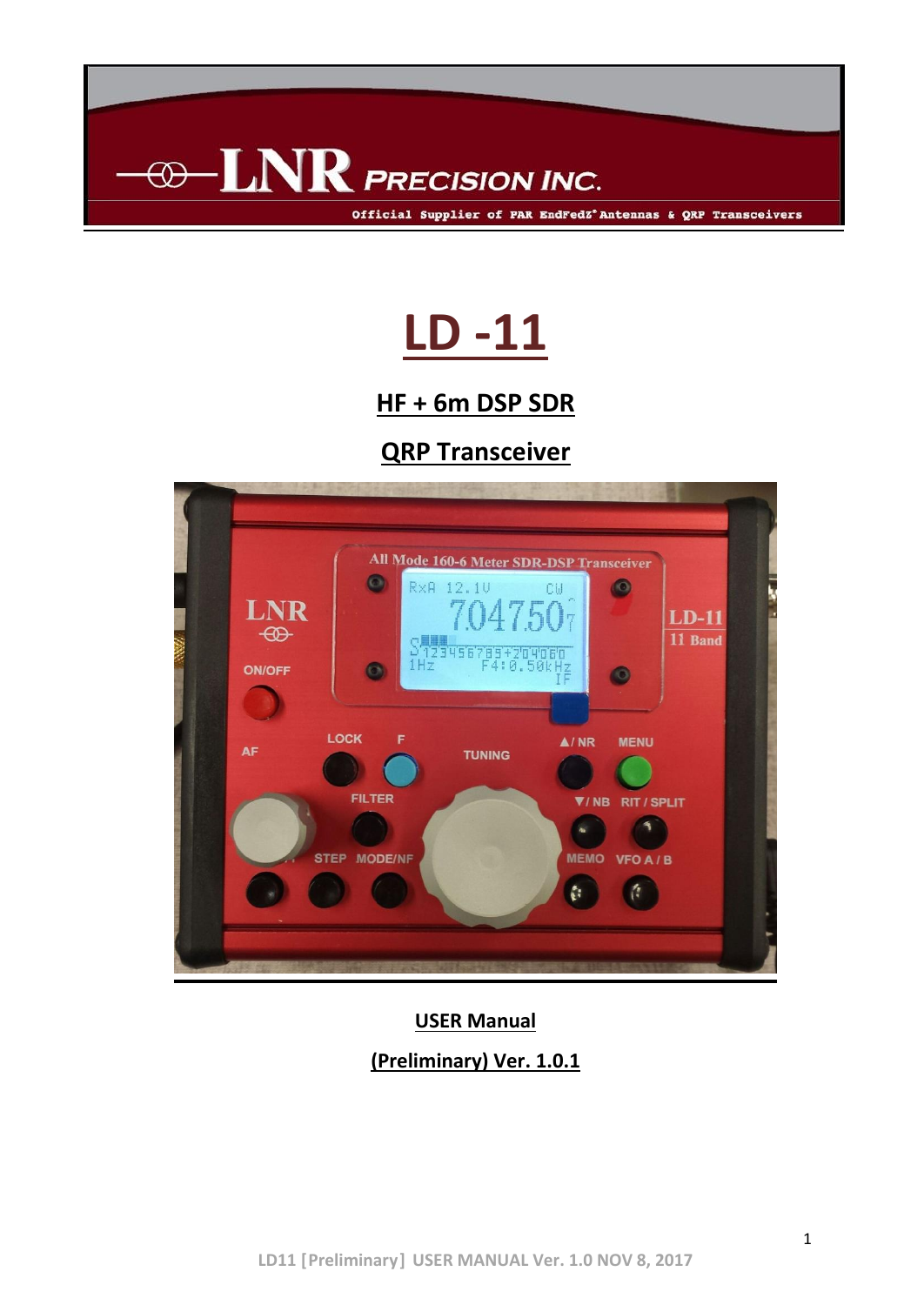## **TABLE OF CONTENTS**

|              | 3. SPECIFICATIONS 4                                          |
|--------------|--------------------------------------------------------------|
|              |                                                              |
|              | 5. PANEL CONTROLS & CONNECTIONS  8                           |
|              | 5.1 FRONT PANEL 8                                            |
|              |                                                              |
| 6.           |                                                              |
|              | <b>GENERAL OPERATION 11</b><br>6.1                           |
|              | RECEIVE OPERATION 13<br>6.2                                  |
|              | TRANSMIT OPERATION  16<br>6.3                                |
|              | • GENERAL TX OPERATION  16                                   |
|              | MODE-SPECIFIC OPERATION 17                                   |
|              | $\circ$ SSB OPERATION 17                                     |
|              | $\circ$ CW OPERATION $\ldots \ldots \ldots \ldots \ldots$ 18 |
|              | DIGITAL MODES OPERATION<br>18                                |
|              | $\circ$ RTTY OPERATION 18                                    |
|              | $\circ$ AM & FM OPERATION 18                                 |
| $\mathbf{7}$ | SOFTWARE MENU MODE SETTINGS  19                              |
| 8            | SERVICE MODE 23                                              |
| 9            |                                                              |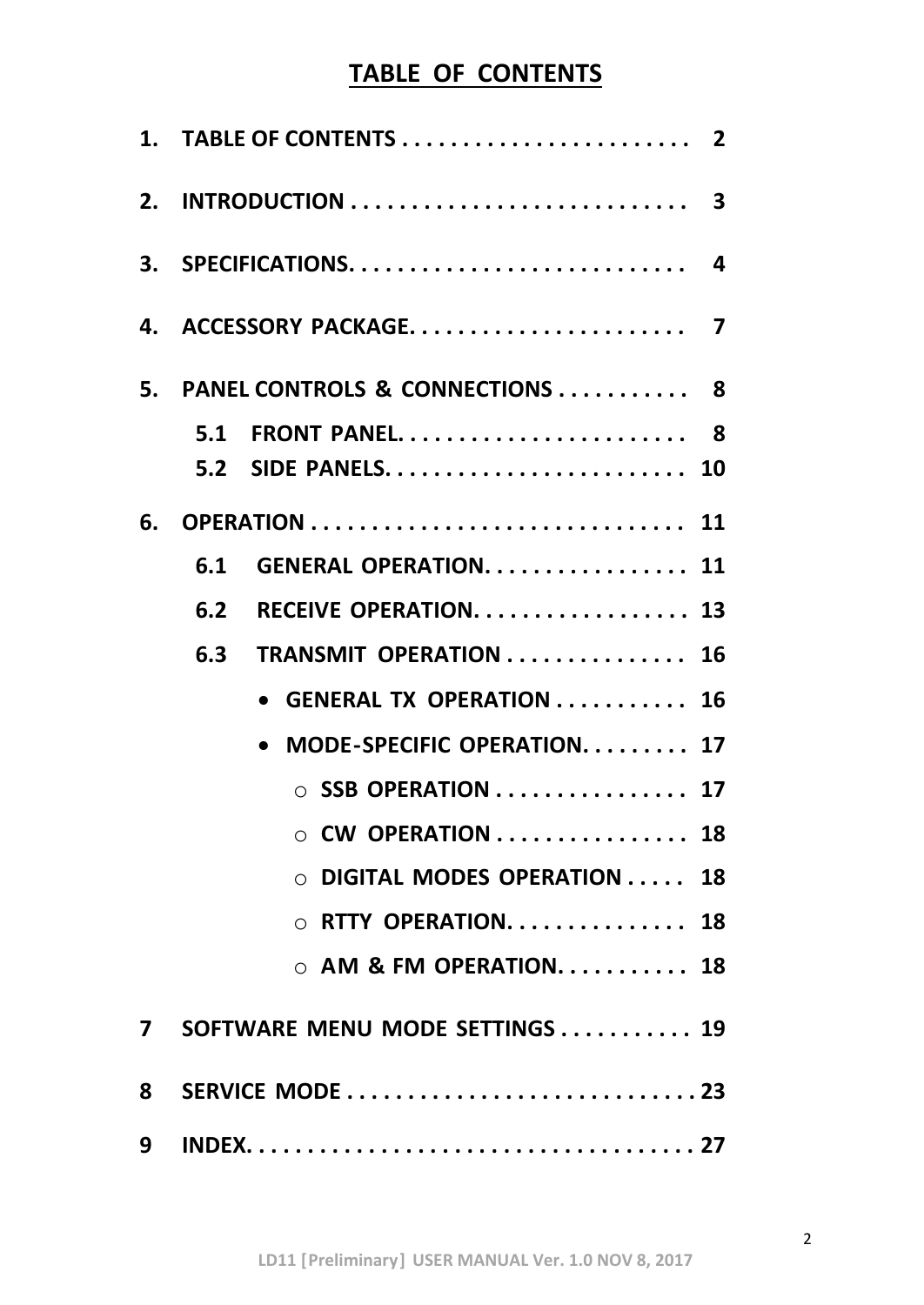## **IMPORTANT MESSAGE**

**Operating an Amateur Radio Transmitter/Transceiver requires an Amateur Radio License in ALL Countries! Operating the LD-11 without a valid Amateur Radio License is punishable by law in ALL Countries.**

### **INTRODUCTION**

The **LD-11** is 11-Band, All-Mode transceiver is a synthesis of a modern SDR/DSP technology and ease of use. It supports nearly all of the features of much higher priced SDR transceivers, has command and functional knobs, and it is easy to use and **requires no computer for operation.** 

The **LD-11** comes with advanced DSP features such as user-definable razorsharp filters, Noise Reduction (NR), Noise Blanker (NB), Notch Filter (NF) and adjustable AGC timing.

The **LD-11** also incorporates a **BANDSCOPE** which displays 24 kHz above and below the operating frequency. This helps find stations on a quiet band, or locate a free spot on a crowded band.

**LD-11** 5 Watt transmitter comes with a hand mike and produces one of the cleanest signals on the air. It includes features such as Speech Processor, Dual-Mode CW/CWR, built-in Iambic Keyer supporting A/B modes of keying and full metering of output power and SWR. External amp keying is available through a dedicated RCA Phono (Cinch) jack.

The **LD-11** has audio equalizing for both RX and TX, RIT and XIT, and of course dual VFOs. It includes a USB CAT-Control with FTDI decoder, LINE IN/OUT for digital modes.

## - - - - - - - - - - - - - - - - -

#### **PLEASE STUDY THIS MANUAL**

#### **BEFORE BEGINNING OPERATION**

### **This radio requires the following things:**

- **A valid Amateur Radio License** authorizing operation on the HF Amateur Radio bands.
- **A regulated power source** (power supply or battery) supplying nominal 12.6vdc @ 2 Ampere**. (Note: 10.5v minimum to 14.0V maximum)**.
- A (nominal) **50 Ohm Antenna** on the band(s) of operation.
- **OPTIONAL:**
	- Stereo Headphones (4 to 64 Ohms).
	- Morse Code Straight Key or Paddle.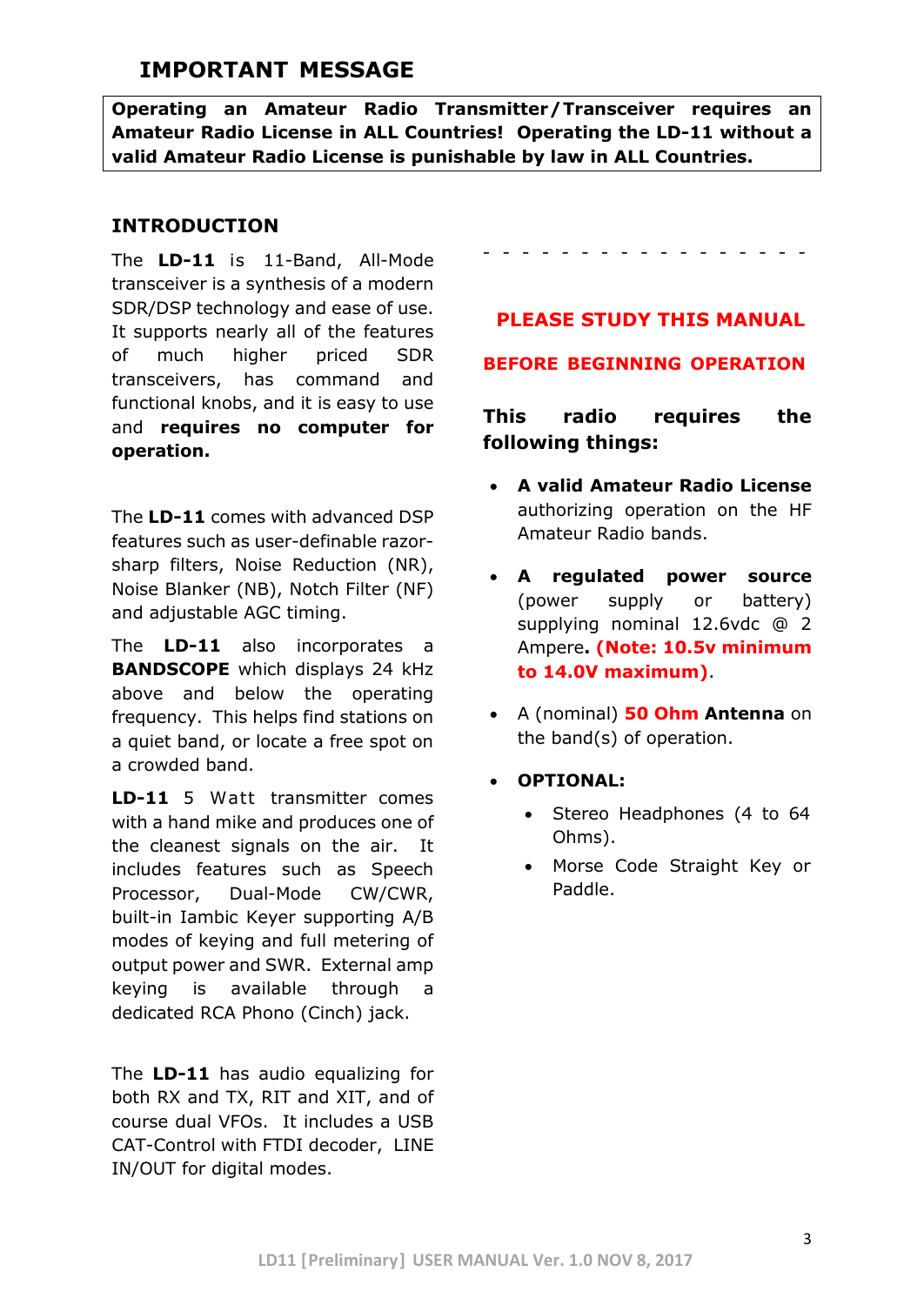## **SPECIFICATIONS**

| <b>GENERAL TRANSCEIVER SPECIFICATIONS</b> |                                                        |                                                    |  |  |  |
|-------------------------------------------|--------------------------------------------------------|----------------------------------------------------|--|--|--|
| <b>Technology</b>                         | Solid State SDR-DSP                                    | <b>Direct Conversion</b>                           |  |  |  |
| <b>Frequencies / Bands</b>                | 1.8 MHz to 54.0 MHz                                    | 160, 80, 60, 40, 30, 20, 17,<br>15, 12, 10, 6m     |  |  |  |
| <b>Modes</b>                              | AM, CW, DIGI, FM, LSB, USB                             | CAT: USB2 (FTDI Chip)                              |  |  |  |
| <b>Digital Modes</b>                      | JST, PSK, RTTY, SSTV, etc.                             | LINE IN/OUT 3.5mm Jack                             |  |  |  |
| <b>Output Power</b>                       | 5 Watts (typical)                                      | (fold-back protection for high<br>SWR)             |  |  |  |
| Antenna                                   | 50 Ohms (nominal)                                      | <b>BNC Connection</b>                              |  |  |  |
| <b>Voltage Requirements</b>               | 10.5vdc (min) to 14vdc (max)                           | Fuse: 3.15A, 250V, Slow<br><b>Blow</b>             |  |  |  |
| <b>Current Drain</b>                      | RX: Average 360 mA<br>TX: Maximum 2A                   | RX 40 mA less with the<br>backlight switched off   |  |  |  |
| <b>Frequency Stability</b>                | $±3$ ppm                                               | 0 to 50 degrees Centigrade                         |  |  |  |
| <b>Memory</b>                             | 100 slots (0-99)                                       | stores freq., mode, VFO<br>(A/B) & other functions |  |  |  |
| <b>Loud Speaker</b>                       | $1/4$ Watt                                             |                                                    |  |  |  |
| <b>Display Backlight</b>                  | Always On, Always OFF, Automatic (off after 3 seconds) |                                                    |  |  |  |
| <b>Enclosure Size</b>                     | $12.8 \times 10.7 \times 5.5$ cm                       | (excluding knobs and<br>connectors)                |  |  |  |
| <b>Working Size</b>                       | $14.7 \times 10.7 \times 7$ cm                         | (including knobs and<br>connectors)                |  |  |  |
| Weight                                    | 580 grams (20.5 oz.)                                   | (without mic)                                      |  |  |  |

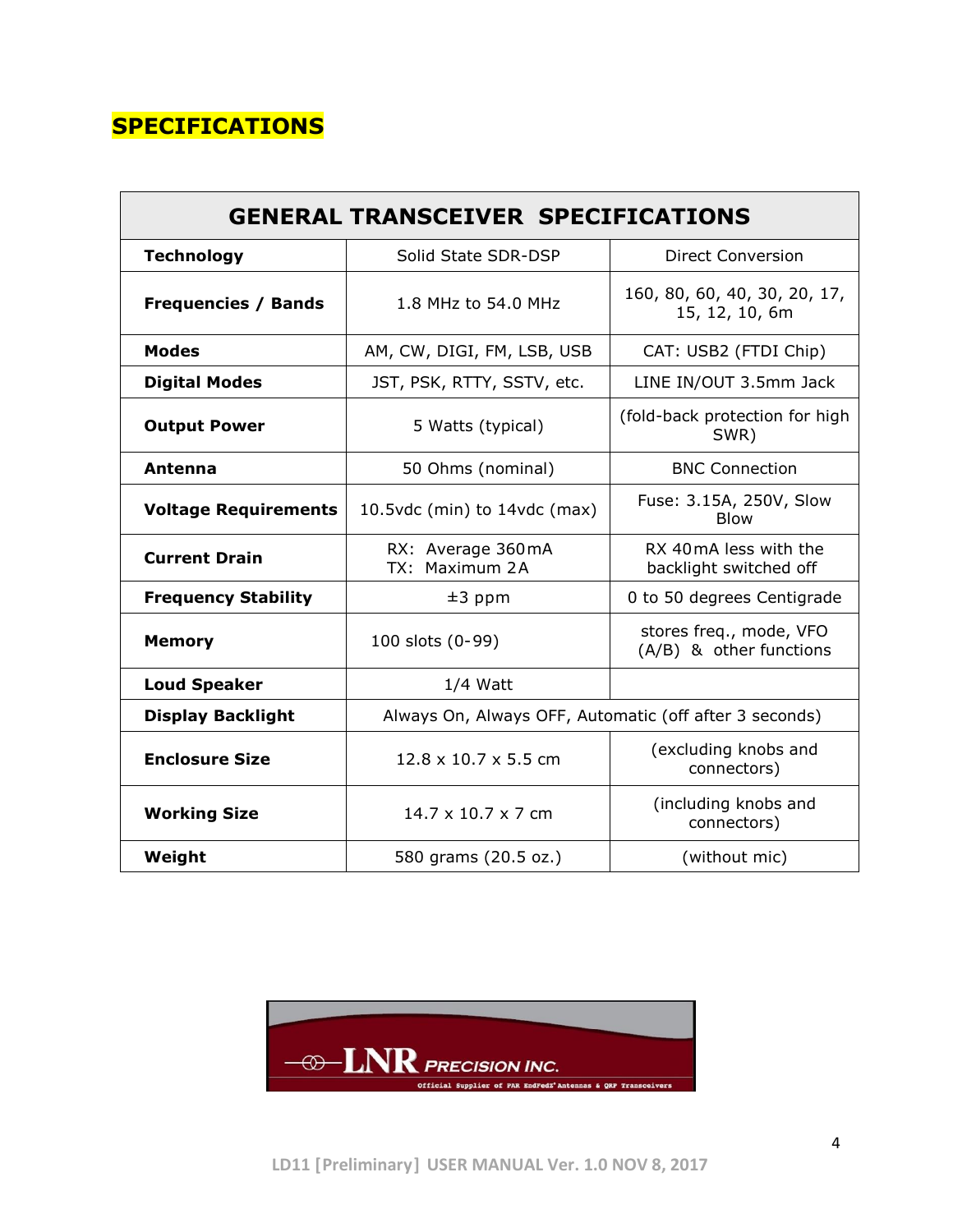| <b>TRANSMITTER SPECIFICATIONS</b>                  |                                                    |                                        |  |  |  |
|----------------------------------------------------|----------------------------------------------------|----------------------------------------|--|--|--|
| <b>Output Power</b>                                | 5 Watts (typical) / adjustable                     | (fold-back protection for<br>high SWR) |  |  |  |
| <b>TX Metering</b>                                 | Selectable: Output Power or<br><b>SWR</b>          | Selectable: Numerical or<br>Bar Graph  |  |  |  |
| D.C. Voltage<br><b>Metering</b>                    | Numerical display                                  |                                        |  |  |  |
| <b>VOX</b>                                         | Adjustable Gain & Delay                            |                                        |  |  |  |
| <b>Compressor</b>                                  | Adjustable 0-20dB                                  |                                        |  |  |  |
| <b>SSB TX Mute</b>                                 | Disable = Monitor / Enable = Mute                  |                                        |  |  |  |
| <b>Key Type</b>                                    | Selectable: Automatic = Paddle / Manual = Hand-Key |                                        |  |  |  |
| <b>Built-In Keyer</b>                              | Iambic Mode A or Mode B                            | Menu selectable                        |  |  |  |
| <b>Keyer Adjustments</b>                           | Speed / Weight                                     | Menu adjustment                        |  |  |  |
| <b>CW Sequencing</b><br>Adjustable Delay           |                                                    | From 100ms to 5 seconds                |  |  |  |
| Digi Mode Gain                                     | Adjusts audio gain in digi mode                    |                                        |  |  |  |
| AMP Key (PTT JACK)                                 | Keys External Amplifier                            |                                        |  |  |  |
| <b>TX DSP FILTERS</b>                              | 1 Filter per Mode                                  |                                        |  |  |  |
| <b>SSB TX Filters</b>                              | Bandwidth: 2.800 kHz                               | Adjustable                             |  |  |  |
| <b>CW TX Filters</b>                               | Bandwidth: 100 Hz                                  | Adjustable                             |  |  |  |
| <b>AM TX Filters</b>                               | Bandwidth: 5.590 kHz                               | Adjustable                             |  |  |  |
| <b>FM TX Filters</b>                               | Bandwidth: 9.600 kHz                               | Adjustable                             |  |  |  |
| <b>DIGI TX Filters</b>                             | Bandwidth: 3.350 kHz                               |                                        |  |  |  |
| <b>TX Bandscope</b><br>Monitors transmitted signal |                                                    |                                        |  |  |  |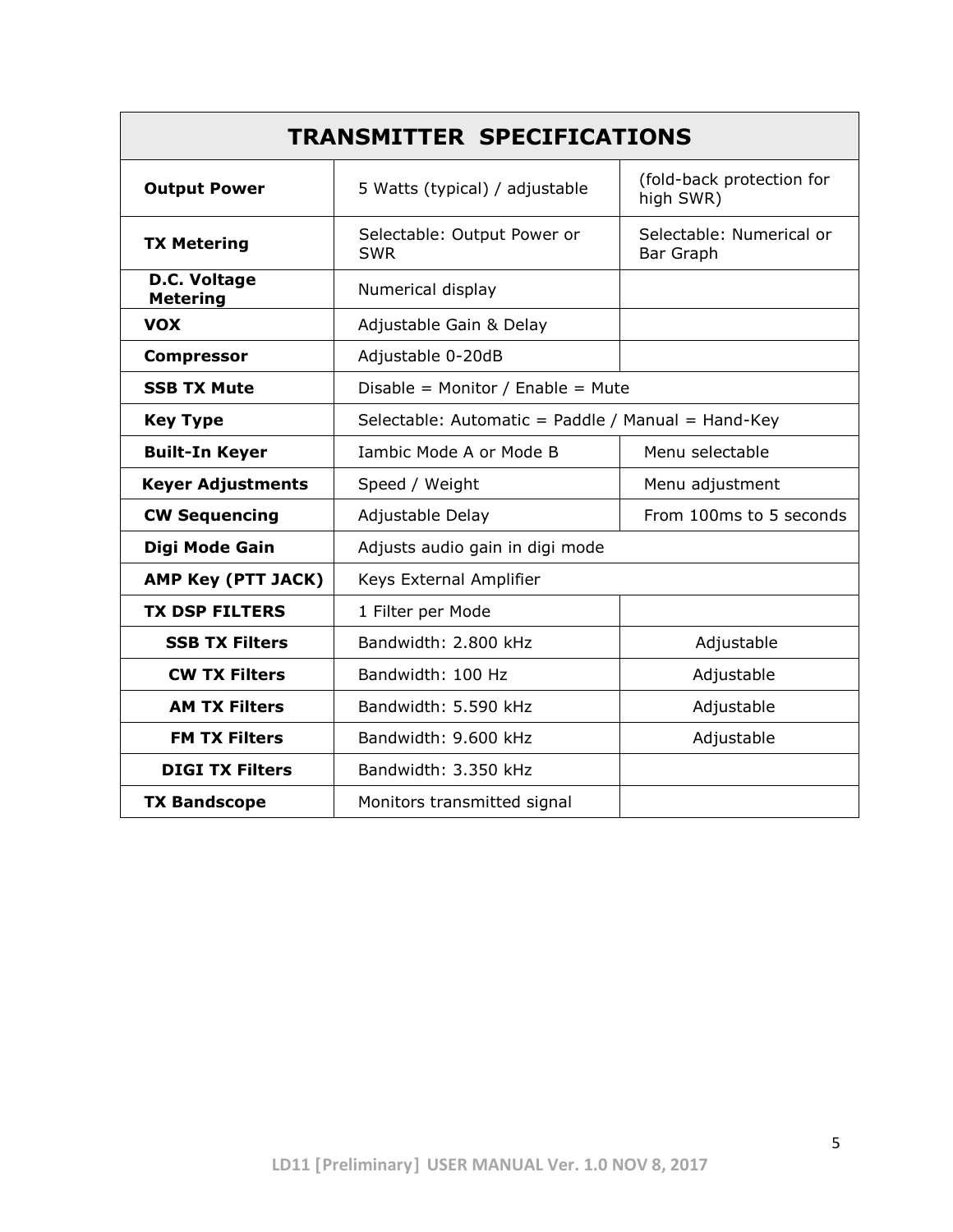| <b>RECEIVER SPECIFICATIONS</b>               |                                                            |                                                         |  |  |  |
|----------------------------------------------|------------------------------------------------------------|---------------------------------------------------------|--|--|--|
| <b>Technology</b>                            | Solid State SDR-DSP                                        | <b>Direct Conversion</b>                                |  |  |  |
| <b>Sensitivity</b>                           | 0.2 uV                                                     | With Preamp On                                          |  |  |  |
| <b>Preamp</b>                                | $+20 dB$                                                   |                                                         |  |  |  |
| <b>Attenuator</b>                            | $-12 dB$                                                   |                                                         |  |  |  |
| <b>Pre-Filtering</b>                         | 7 LPF and 7 BPF (cascaded)                                 | 160m, 80m, 60+40m,<br>$30+20m, 17+15m,$<br>$12+10m, 6m$ |  |  |  |
| <b>Spurious Response</b><br><b>Rejection</b> | IMD3: -48 dB                                               |                                                         |  |  |  |
| <b>Current Drain</b>                         | Backlight: ON / OFF                                        | Avg. 360mA / 320mA                                      |  |  |  |
| <b>RX Bandscope</b>                          | $±24$ kHz                                                  |                                                         |  |  |  |
| <b>DSP RX Filters</b>                        | 4 filters (most modes)<br>1 is user definable              | push-button selection                                   |  |  |  |
| <b>SSB Filters</b><br>(4)                    |                                                            | From 250 Hz to 3600 Hz                                  |  |  |  |
| <b>CW Filters</b><br>(4)                     | 4 Filters:<br>3 Fixed Filters                              | From 50 Hz to 2400 Hz                                   |  |  |  |
| <b>AM Filters</b><br>(4)                     | • 1 User Adjustable Filter                                 | From 2.0 kHz to 9600 Hz                                 |  |  |  |
| <b>FM Filters</b><br>(4)                     |                                                            | From 2.0 kHz to 9600 Hz                                 |  |  |  |
| <b>DIGI Modes</b><br>(1)                     | Bandwidth                                                  | Fixed: 3.35 kHz                                         |  |  |  |
| <b>DSP Noise</b><br><b>Reduction</b>         | Adjustable Level (1 to 100) use lowest level necessary     |                                                         |  |  |  |
| <b>DSP Noise Blanker</b>                     | Adjustable Level (4 to 12) Adjust for minimum interference |                                                         |  |  |  |
| <b>DSP Notch Filter</b>                      | Carrier Eliminator, SSB mode (only), (greater 6 -40dB)     |                                                         |  |  |  |
| <b>S-Meter</b>                               | Bar Graph or uV readout                                    |                                                         |  |  |  |
| <b>CW Mode Selection</b>                     | CW or CWReverse                                            | Menu selectable                                         |  |  |  |
| <b>Squelch SSB/CW</b>                        | Adjustable for<br>SSB/CW/AM/DIGI Modes                     | 0 to 100 / "0" = Off                                    |  |  |  |
| <b>Squelch FM</b>                            | Adjustable for                                             | 0 to 100 / "0" = Off                                    |  |  |  |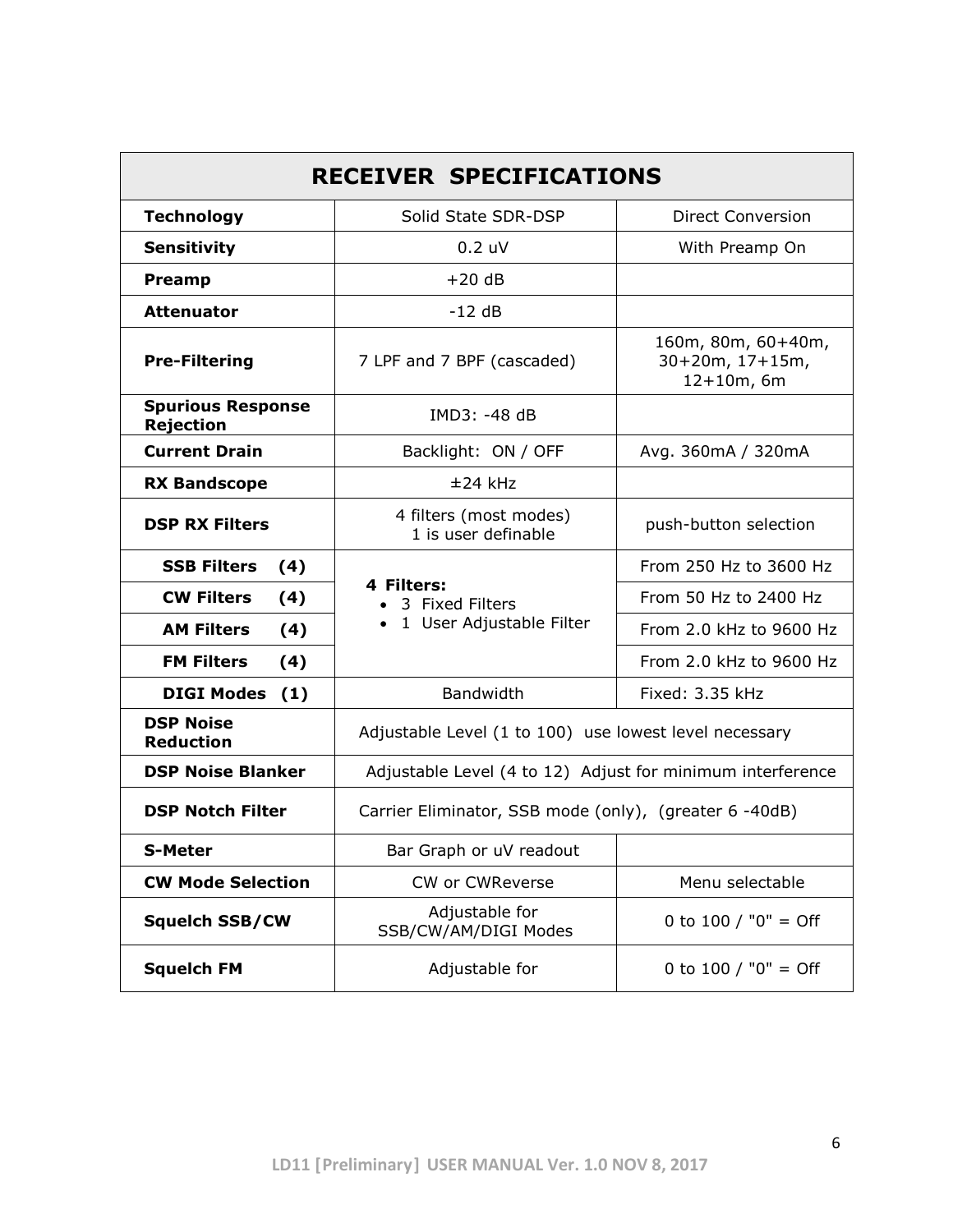## **ACCESSORY PACKAGE**

The LD11 ships with the following accessories:



**Microphone:** An electret mic that draws its power from the mic line (tip). /If you use a dynamic mic, you must insert a 350 to 400 nF capacitor between YOUR mic capsule and this line/.

**DC Power Cable:** Red (+) and Black (-) power cable with in-line fuse holder and coaxial power plug (2.5mm x 7mm).

**Spare Fuse:** (not pictured) a spare fuse is included in the accessory package. It is a 5mm x 20mm fuse, 3.16A, 250V Slow-Blow.

#### **USER MANUAL**

**CAT CABLE:** This is a standard computer USB2 cable with type A plugs on both ends.

#### **2 ALLEN WRENCHES:** (not shown)

**LINE IN/OUT:** This is a special cable which splits the input audio and output audio from a single common plug and connects each to its own dedicated plug.

All three plugs are 3.5mm phone plugs. See pinout below:

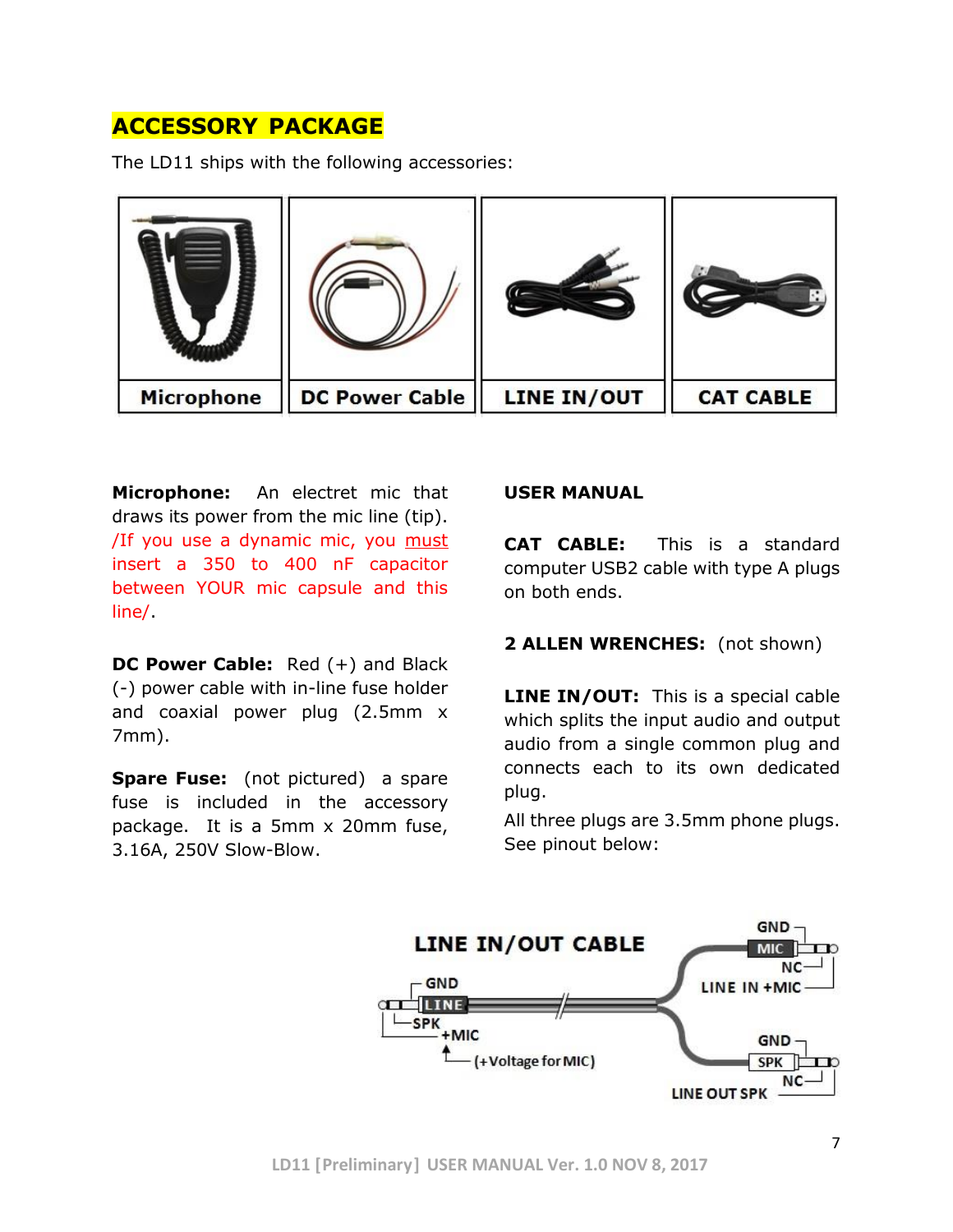## **FRONT PANEL CONTROLS**

#### 1. **VFO-TUNING / Multi Knob**;

Adjusts frequency in operation mode;

Adjusts menu value in Menu mode.

#### 2. **AF Gain Control**

- 3. **Power ON/OFF**
- 4. **PRE/ATT** pushing button toggles through Preamp, Attenuation, or None
- 5. **STEP** selects the step size (tuning rate) when turning the VFO knob.

| <b>STEP</b>    | <b>SSB</b><br><b>DIGI</b> | <b>CW</b> | AM/FM   |
|----------------|---------------------------|-----------|---------|
| 1              | 10 Hz                     | 1 Hz      | 100 Hz  |
| $\overline{2}$ | 100 Hz                    | 10 Hz     | 1 kHz   |
| 3              | 1 kHz                     | 100 Hz    | 10 kHz  |
| 4              | 10 kHz                    | 1 kHz     | 100 kHz |

- 6. **MODE**/**NF** pushing this button toggles through the modes (USB, CW, etc.). **In SSB Mode (only):** when the **[F]** button is pushed, followed by the Mode button, it toggles the Notch Filter on or off. It is always off in all other modes. This is also called "ACE".
- 7. **FILTER** pushing this button steps through the selection of bandwidth filters 1, 2, 3, or 4.
- 8. **LOCK/TX** pushing this button locks the VFO knob; pushing first **[F]**, and then pushing this button



places the transceiver in transmit (TX) mode. Repeat the process to exit transmit mode and return to receive mode (RX).

- 9. **[F]**.– **Function Button**; pushing this button activates the  $2<sup>nd</sup>$  laver of functions for each button.
- 10. **UP/NR** in operating mode, pushing this button changes the band to the next higher band. In MENU mode, pushing this button selects the next higher menu item. Push **[F]** and this button to activate the **DSP Noise Reduction**.
- 11. **DOWN/NB** in operating mode, pushing this button changes the band to the next lower band. In MENU mode, pushing this button selects the next lower menu item. If pushed after pushing **[F]**, it activates the DSP **Noise Blanker**.
- 12. **MENU** Pushing this button enters the software Menu Mode.
- 13. **RIT/XIT** Pushing this button enables Receive Incremental Tuning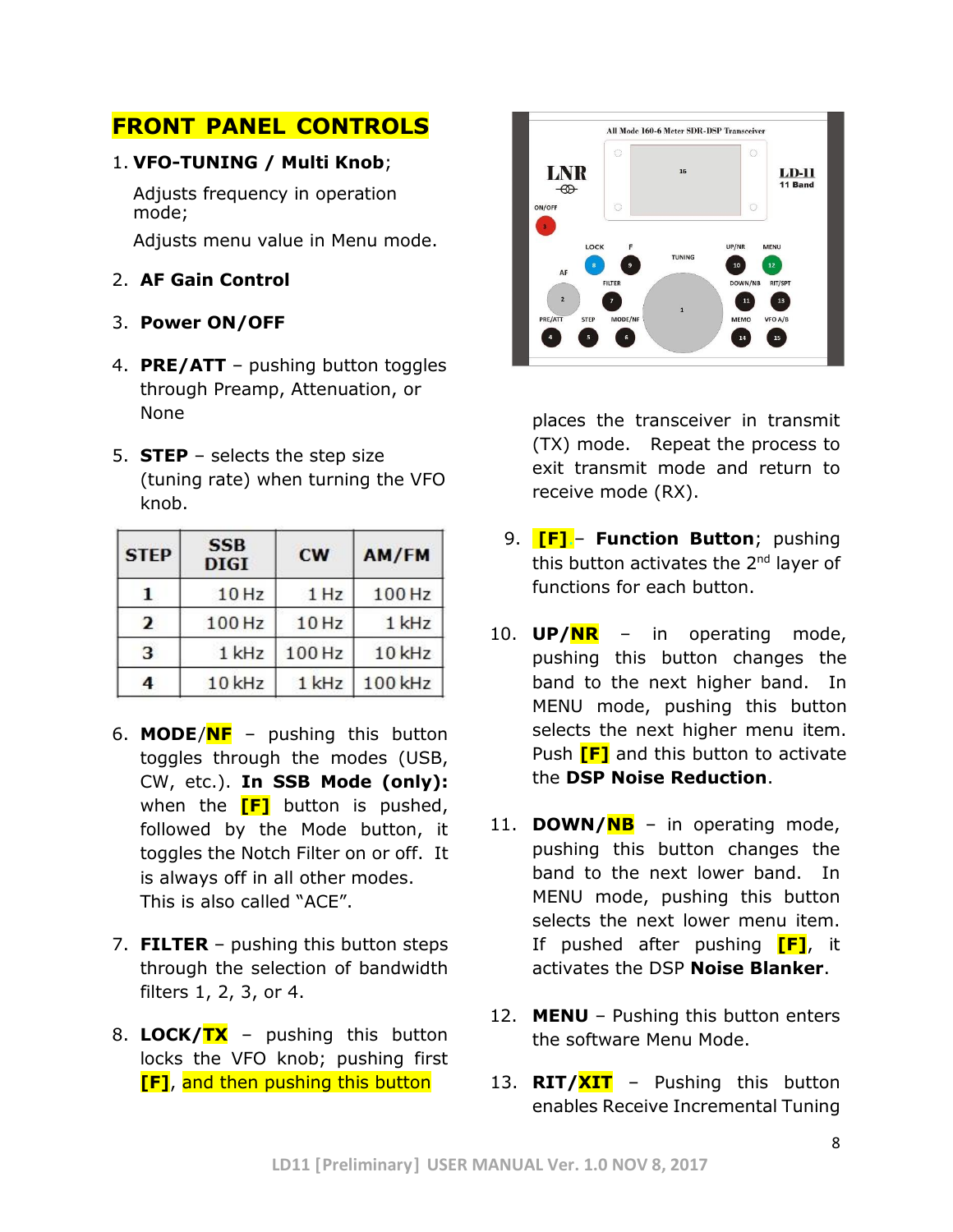(RIT). Pushing **[F]** first and then this button enables TX Incremental Tuning (XIT). In some menu items, this button also is used to toggle between multiple parts of the item (i.e. defining filter settings, etc.).

- 14. **MEMO** Pushing this button enables storing and recalling memory locations.
- 15. **VFO/PAN** Pushing this button toggles between VFO-A and VFO-B.

Pushing **[F]** and then this Button enables turning the PAN-ADAPTER on and off. Select with VFO knob.

16. **DISPLAY** – LCD display size is 43.5 x 40.9mm (1.7" x 1.6"). It has very low power consumption.

The pictures (below) describe most of the features which are displayed on the **LD-11** display.

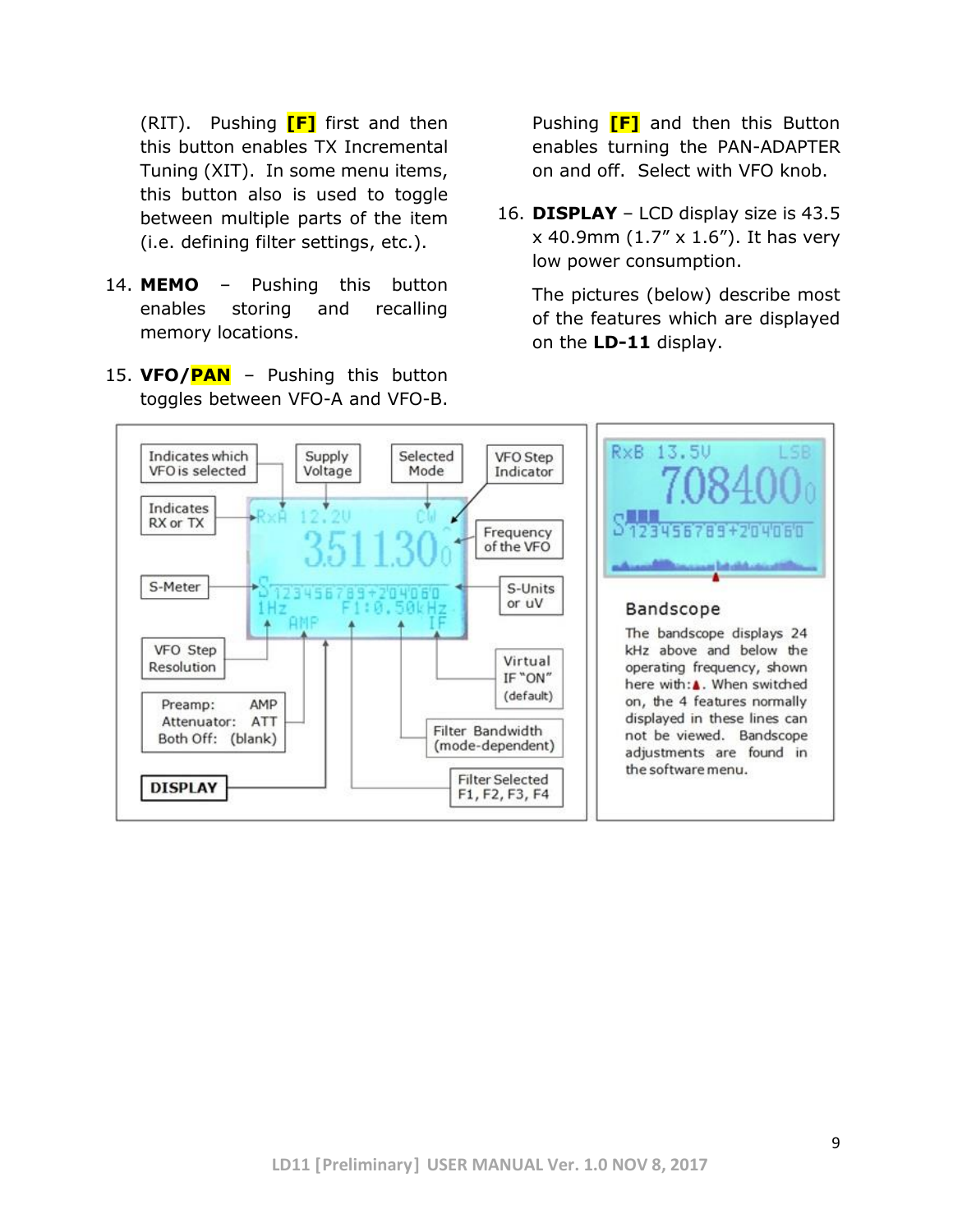## **SIDE PANEL CONNECTIONS**



## **Left Side Panel**

**KEY:** The **LD-11** accepts either a Straight Key or Paddle. Both connect to the 3-pole, 3.5mm key jack.



**MIC:** The **LD-11** comes with a condenser (electret) hand Microphone using a 3.5mm phone jack. To use a dynamic MIC, you must insert a 330 to 470 nF capacitor in series with the +MIC line.



**PHONE:** The **LD-11** accepts stereo headphones with a 3.5mm phone jack. Any common stereo headphones with an impedance of 4 to 64 Ohms will work; the lower the better.

**SIDETONE:** Adjust sidetone volume level (through the hole) with a tiny screwdriver.

### **RIGHT SIDE PANEL**



**LINE IN/OUT:** Used for connecting to external sound card interface. See accessories page for pinout. Audio level is independent of volume control.

## **Right Side Panel**

**DC:** Power is applied through a 2.5mm x 7mm coaxial DC power plug.



**ANT:** A female BNC jack accepts nominal 50 Ohm antennas.

**CAT:** CAT control is via a 'type A' USB2 connection. (FTDI Chip).

**PTT:** Push-To-Talk, open collector keying circuit, used to key a linear amplifier through an RCA phono plug. (Also called Amp Key). Delay time is adjustable in the **software menu "CW VOX".**

**SPKR:** Loud-Speaker, automatically mutes when you plug headphones into the phone jack.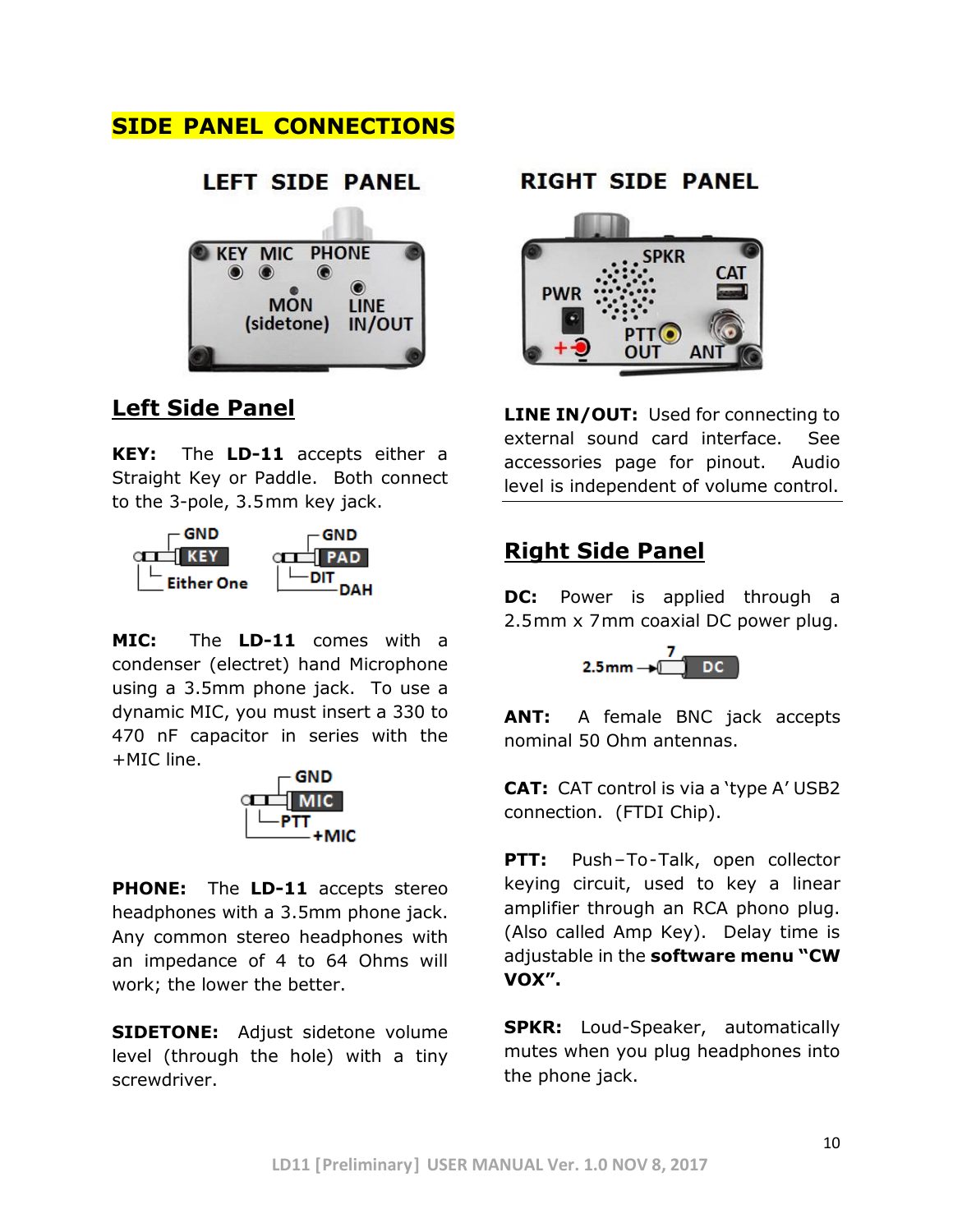## **OPERATION /GENERAL**

#### **BEFORE YOU BEGIN**

- Assure that your antenna is in good working order and properly connected to the radio.
- Switch ON the power supply or connect battery leads BEFORE switching the radio on.
- Check that the supply voltage is within the specified working range required for proper operation. (**+10.5 to +14.0 vdc**).
- Reduce the audio gain (turn gain control almost fully counter clockwise).
- Turn the radio ON and observe the dial. The LD-11 logo should appear for 1 seconds, and then the radio switches to operate mode.

#### **GENERAL INFORMATION**

The **LD-11** has only two primary controls: the audio gain knob and the VFO knob.

**Audio Gain Knob:** This is a mechanical control with only one function – to control the audio output level to the speaker or headphones. Full **C**ounter **C**lock**W**ise (CCW) is the lowest gain setting, full **C**lock**W**ise (CW) is the maximum gain setting. The position of this control does not affect the audio output level on the LINE IN/OUT jack.

**VFO Knob:** The VFO knob is used for multiple functions:

- 1. Changing the operating frequency.
- 2. Changing software menu values when operating in Menu Mode.
- 3. Changing the Receive Incremental Tuning (RIT) frequency or Transmit Incremental tuning (XIT) when either of these functions is enabled.

#### **Explanation of each of the VFO function:**

1. Turning the VFO knob is the basic means of changing the operating frequency. Turning the knob in the CW direction increases the frequency, and turning it in the CCW direction decreases the frequency.

2. Most software menu items have variable parameters that are adjustable with the VFO knob. For instance in RX mode you can vary the level for the Noise Blanker or the Noise Reduction, etc. For TX you can vary the level of the speech processor or the speed of the automatic keyer in CW, etc.

Some menu items are simply switched (toggled) between 2 or 3 positions, such as selecting whether to show Output Power or SWR in TX mode, or whether to show S-Units or uVolts in RX mode, etc. For a more detailed explanation, see the **Menu Mode Settings** on page 20.

3. When **RIT** is enabled by pushing the **"RIT"** button, rotating the VFO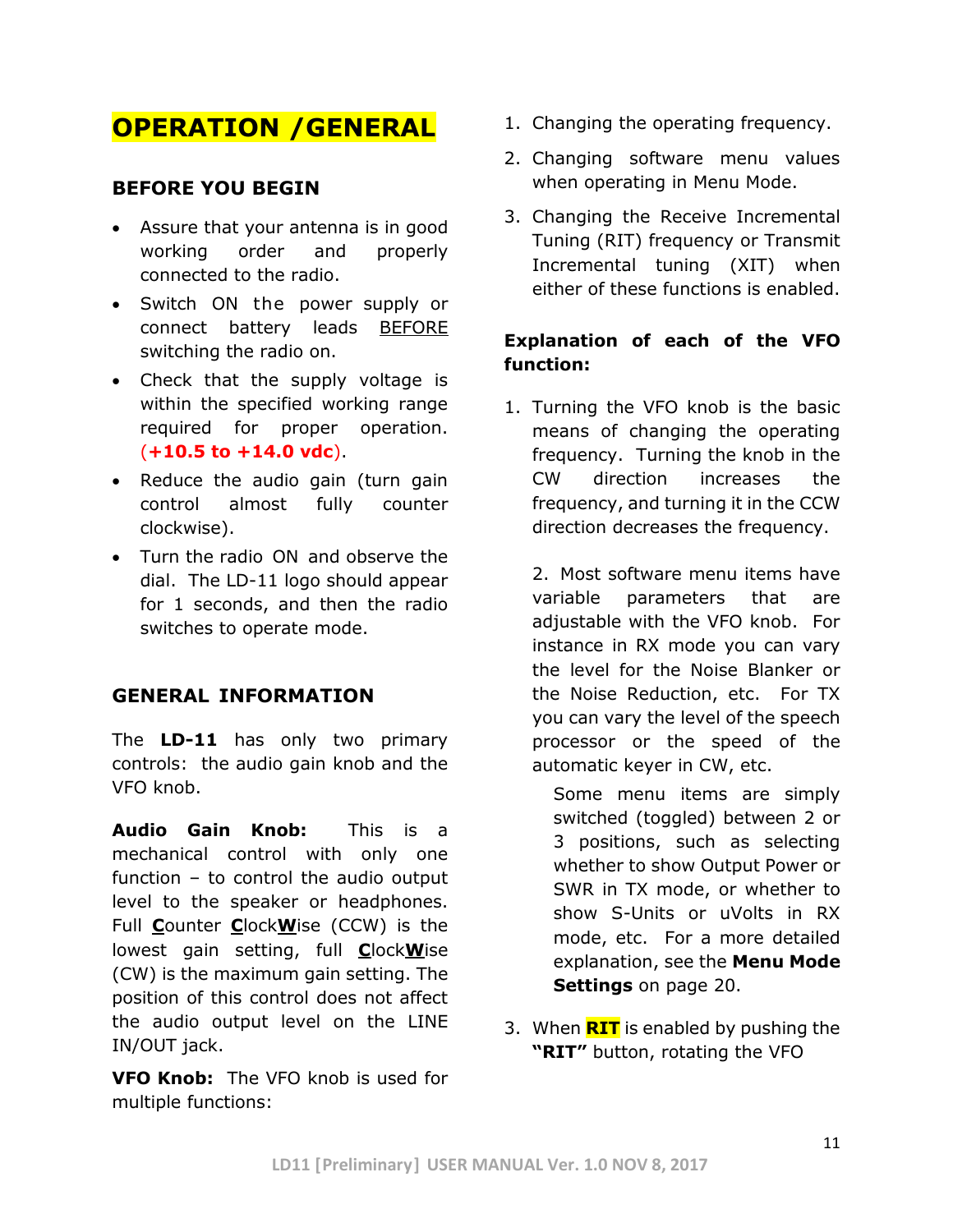knob changes only the Receive frequency, it does not change the Transmit frequency.

You must be in TX mode to enable XIT. Press **[F]** then the RIT button. Rotating the VFO knob changes only

| the Transmit frequency, it does not |
|-------------------------------------|
| change the Receive frequency.       |

The [delta] change in frequency when rotating the VFO knob can be observed on the top right of the **DISPLAY**, as seen here:

|                                              |  |     | STATUS   <------ DISPLAY ------->  COMMENTS                  |
|----------------------------------------------|--|-----|--------------------------------------------------------------|
| $\bullet$ RIT OFF: $ RxA$ 13.1V              |  | LSB |                                                              |
| • RIT ON: $ RxA \t13.1V \tRT^* LSB $ RIT = 0 |  |     |                                                              |
|                                              |  |     | • RIT ON: $ RxA \t13.1V \tRT < LSB $ RIT lower than VFO QRG  |
|                                              |  |     | • RIT ON: $ RxA \t13.1V \tRT > LSB $ RIT higher than VFO QRG |
|                                              |  |     |                                                              |

………………………………………………………………………………………………………………………………………..

When RIT and XIT are both off, there is nothing displayed. Turning either one "ON" will show the "RIT" (or "XIT") in the space between the voltage and the mode as shown under DISPLAY above. The symbol after RIT (or XIT) shows which way the incremental tuning is moving.

#### **<=down -or- >=up**.

There is no function to re-sync the RIT with the VFO's frequency. If you wish to do so, you must manually tune it until the asterisk (**\***) appears.

To exit RIT or XIT, simply push the button again.

## **BAND SELECTION**

Band selection is accomplished by using the UP or DOWN arrows, just to the right of the VFO knob. The band order is:

#### **160m|80m|60m|40m|30m|20m |17m|15m|12m|10m|6m**

With each press of a button, the radios steps up or down by one band.

#### **DISPLAY BACKLIGHT**

Software **Menu item "LED Mode":** The options are: OFF, Always ON, or automatic (off after three seconds). When off, it saves about 40 mA of current.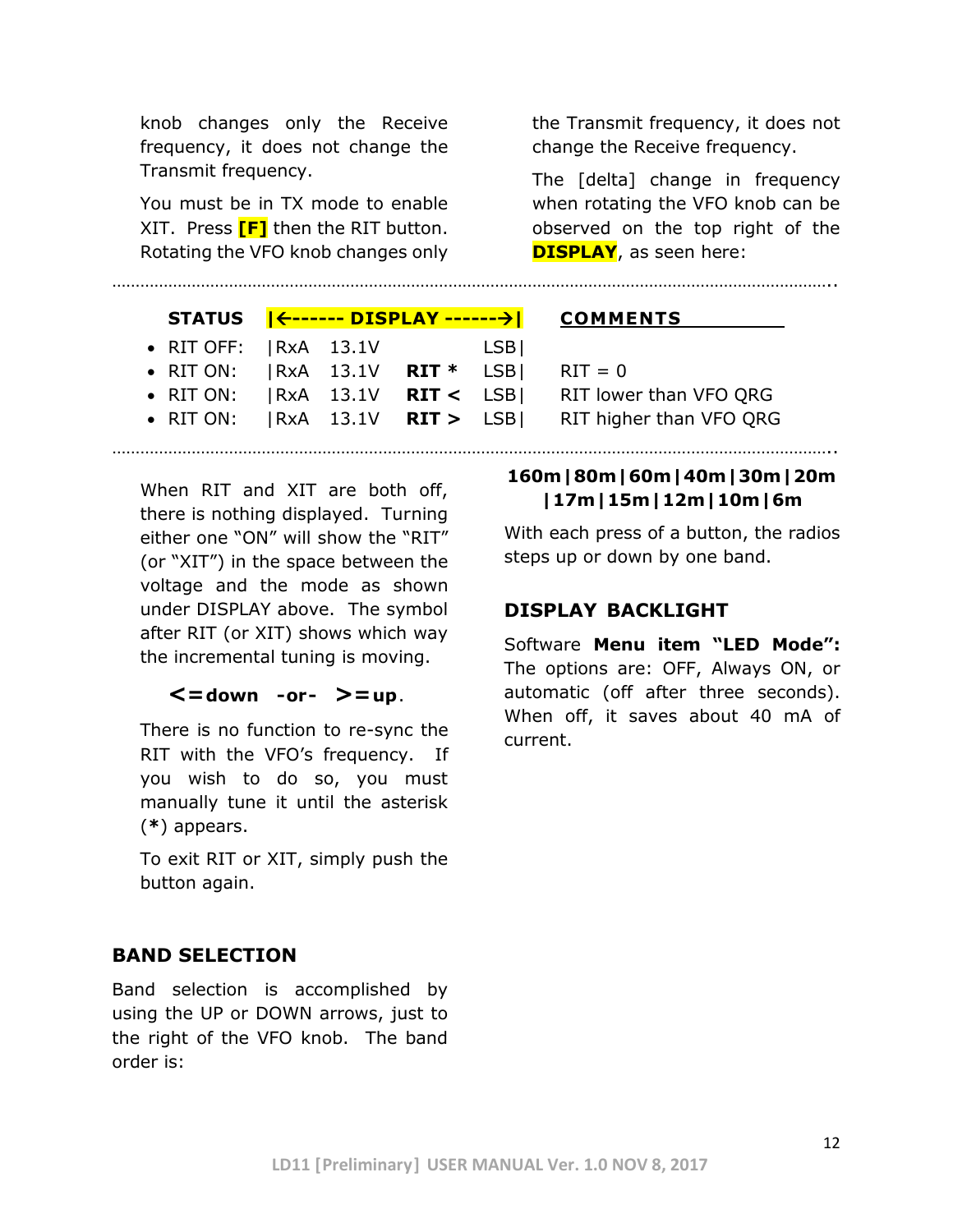## **RECEIVE OPERATION**

## **MODE SELECTION**

There are two groups of modes:

- **CW|CWR|DIG|AM|FM|USB|LSB** (AM/FM Enabled)
- **CW|CWR|DIG|USB|LSB** (AM/FM Disabled)

You can choose which group you prefer in **Menu "AM/FM Mode" .**

NOTE: each band can and must be adjusted separately. Selection is stored by band. Turning AM/FM "OFF" on the 160 through 12m enables faster stepping through the usable modes on these bands.

## **FILTER SELECTION AND ADJUSTMENT**

The **LD-11** has 4 filters per mode in AM/CW/FM/SSB (F1, F2, F3, & F4).

There is only one filter for **DIGI mode** with a fixed bandwidth of 3.35 kHz.

On **all other modes**, F1, F2 & F3 are fixed bandwidths and are not user adjustable. F4 is user-adjustable to any convenient bandwidth and may be adjusted without exiting Operating Mode.

The bandwidth of the selected filter is shown in kHz on the display, preceded by the filter number. Example:

"F1: 2.9 kHz" or "F4: 0.1 kHz".

In **CW and SSB modes** you can also change the passband center frequency as well as the bandwidth. This is not necessary in AM or FM.

In **CW mode**, this is accomplished by setting "CW PITCH" in **Menu "Pitch CW"**. The bandwidth of the filter selected is then centered on that frequency.

In **SSB mode** (LSB or USB), this is accomplished by setting the Lo-Cut and Hi-Cut frequencies; the bandwidth is then the difference between these two frequency, the passband center is the determined by the Hi-Cut frequency minus half of the passband bandwidth. **Example follows below.**

### **F4 Filter Adjustment:**

For **AM/FM & CW**, filter adjustment is simple. While in operate mode:

- Select the filter F4.
- Press **[F]** (blue button)
- Press **[Filter]** (the current bandwidth appears)
- Rotate the VFO knob to adjust the bandwidth (CW=wider, CCW=narrower). Changes are heard in real-time, but not yet saved.
- Once the desired bandwidth is set, save the change by pressing the "Filter" button again.

**EXAMPLE-1:** Say we want a 100 Hz **CW filter** centered on 650 Hz:

- Select CW Mode
- Select filter "F4"
- Press **[F]** , then press **[Filter]**
- Press "RIT" to toggle between Lo- and Hi- adjustments – Use VFO knob to adjust frequency.
- Set the bandwidth to 100 as described above.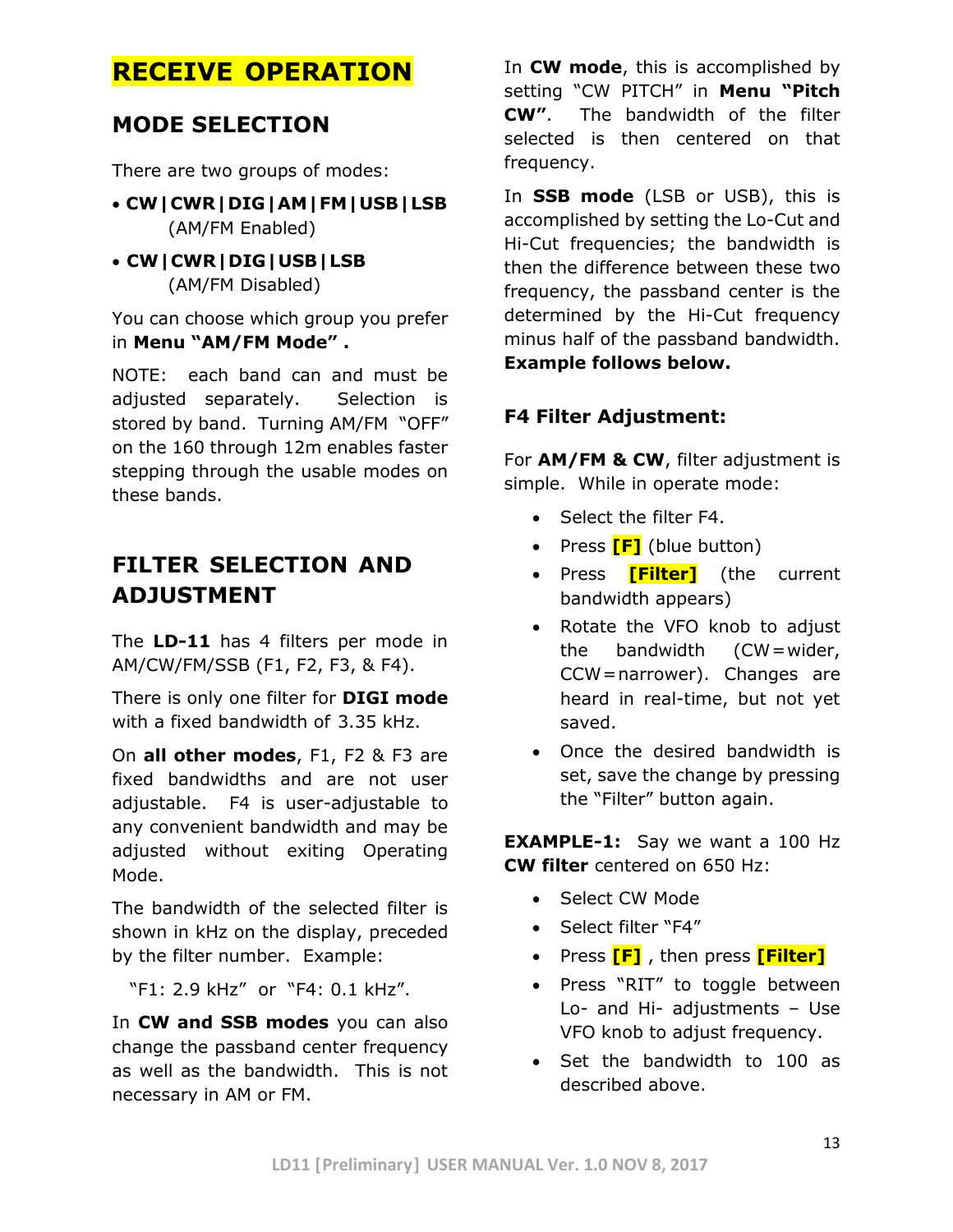• Set the center frequency of the passband for the CW filter in **Menu Mode "Pitch CW".**  Push "MENU", then using the UP or DOWN arrows, scroll to "**Pitch CW"**. Adjust the VFO knob to 650. Press [MENU] to exit and save settings.

The **SSB F4** filter's bandwidth and passband are also easy to adjust.

The filter is adjusted by re-defining the "Low Cutoff Frequency" and "High Cutoff Frequency" of the filter's passband. The parameters are set as follows:

- Bandwidth: difference between the two frequencies (Hi Freq. – Lo Freq.).
- Passband Center: Hi Freq. minus half the bandwidth frequency.

**EXAMPLE-2:** Say we want an SSB filter 1.8 kHz wide, centered on 1.5 kHz:

- Select USB Mode
- Select filter "F4"
- Press **[F]**, then press "Filter"
- Press **[RIT]** to toggle between Lo- and Hi- adjustments – Use VFO knob to adjust frequency.
- Set Lo-Freq. to 600 Hz ; Set Hi-Freq. to 2.4 kHz
- Passband Center is: 2400 Hz minus  $600$  Hz = 1500 Hz
- **Digital Modes:** Most DIGI modes are operated in DIGI Mode **PSK** ,RTTY,SSTV,FT8,JT65,JT9 and other with a fixed filter bandwidth of 3.35 kHz.

## **OTHER DSP OPTIONS**

**Noise REDUCTION <NR>:** The NR is used to help reduce the level of received broadband noise. It is engaged by pressing **[F]** and then pressing the **[UP/NR]** button. The NR should be left OFF unless absolutely necessary, as it will slightly distort received audio when ON.

The level of noise reduction of the NR may be adjusted in the software **menu**, with a range of 1 to 100. 1 is minimum and 100 is maximum. You should only use as high of level as deemed necessary. This helps keep audio distortion to a minimum. To deactivate the NR, press **[F]** and **[UP/NR]** again.

**NOISE BLANKER <NB>:** The NB is useful for reducing the level of short pulse noise, such as static crashes or pulses generated from an electric fence. It is engaged by pressing **[F]** and then pressing the **[DOWN/NB]** button. The level of blanking can be adjusted in the Software **Menu**, with levels ranging from 4 to 12. In this case, 4 is maximum blanking and 12 is minimum blanking. Always set this level as high as possible while still achieving the necessary blanking. To deactivate the NB, press **[F]** and **[DOWN/NB]** again.

**NOTCH FILTER <NF>:** The NF ("ACE") is used for eliminating carriers/heterodynes while operating in SSB mode (only). It does not work in any other mode. The level of noise reduction of the NF may be adjusted in the software **Menu**, with a range of 6 to 40 db.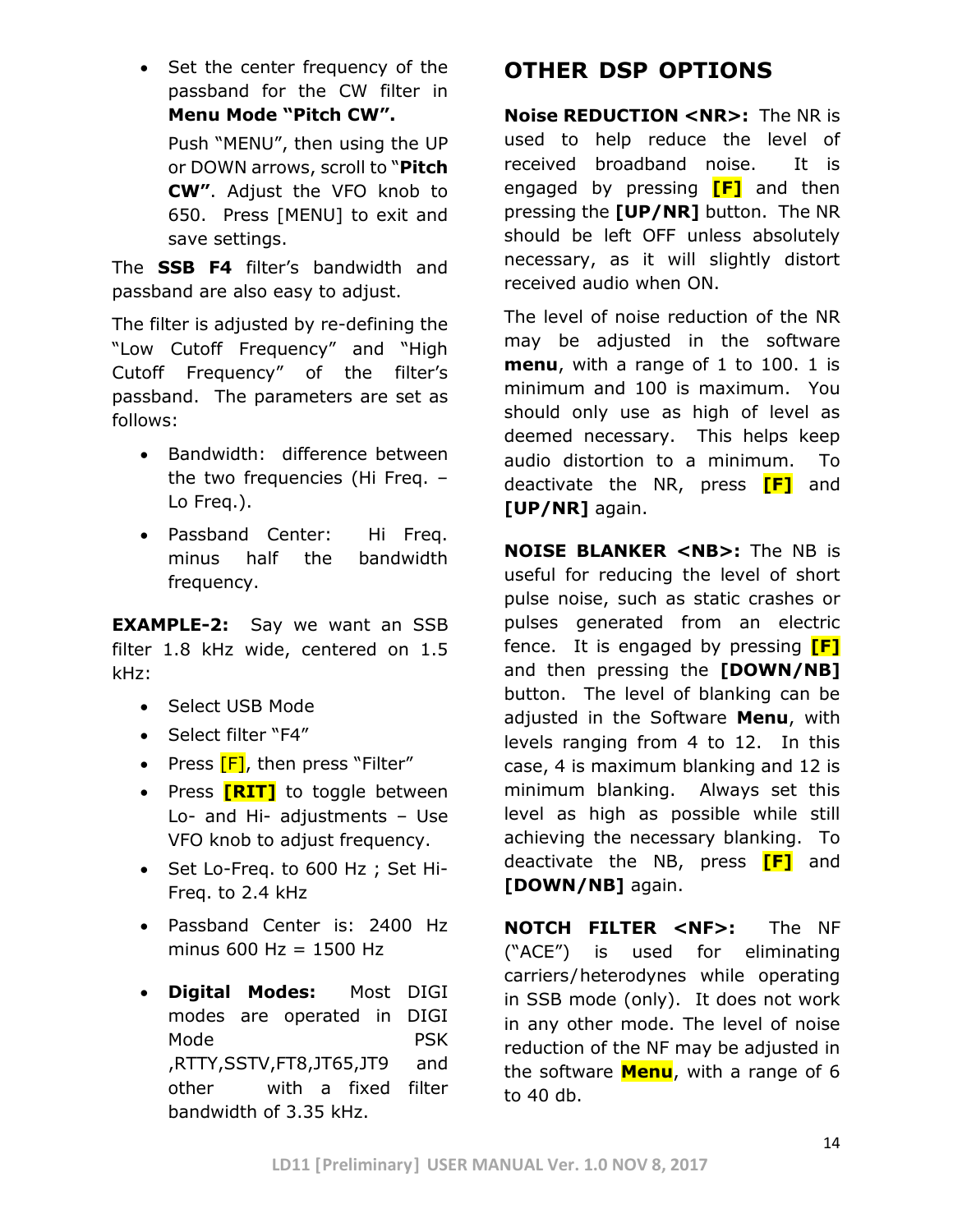It is activated by first pressing the **[F]** button and then pressing the **[MODE]** button. To deactivate NF, press **[F]** and **[MODE]** again.

#### **RECEIVER SENSITIVITY**

There are 3 levels of receiver sensitivity:**NORMAL; ATTENUATION; PREAMPLIFIER.**Toggle through these 3 levels by pressing the **"PRE/ATT"** button. The level selected is shown in the bottom line of the display as: "AMP" for Preamp; "ATT" for Attenuator; or blank (nothing shown) when in "NORMAL" mode.

**AGC TIMING:** The attack and recovery time of the AGC is set in the Software **Menu "AGC"**. The range is from 1 (slowest) to 20 (fastest). Use slower speeds for SSB and faster speeds for CW and digital modes.

### **S-METER OPTIONS**

The signal strength of the received station may be displayed in S-Units on the bar-graph display, or numerically in uVolts. The S-Meter mode is set in the **MENU "S-METER MODE"**.

### **AUDIO OPTIONS**

**AUDIO EQUALIZER:** The received audio may be adjusted in three frequency ranges: Low/Medium/High. It is adjusted in the Software **Menu**  "**EQ RX".** Once has been selected, you may step through the three ranges by pressing the **[RIT]** button. The level is adjusted using the VFO knob. The

range is 1 to 10 with 1 deemphasizing the range (minimum) and 10 emphasizing the range (maximum). Adjust to suit your own preference.

**SQUELCH-FM:** The squelch level for FM is adjusted in the Software **Menu "SQUELCH-FM"**. The range is 0 to 100. When set to 0, the squelch is off. Adjust to suit your own preference.

**SQUELCH-SSB/CW:** The squelch level for SSB and CW is adjusted in the Software **Menu "SQUELCH"**. The range is 0 to 100. When set to 0, the squelch is off. Adjust to suit your own preference.

**RECEIVER BANDSCOPE:** is useful for spotting clear frequencies on a very crowded band, or locating signals on a quiet band. It is switched ON or OFF by pressing **[F],** then the **"VFO/PAN"** button. The Pan Level is adjusted in the Software **Menu "PAN LEVEL"**.

## **TRANSMIT OPERATION**

#### **GENERAL ADJUSTMENTS**

**TRANSMIT DISPLAY MODE:** The **LD-11** can monitor Output Power or SWR. The mode is selected in the Software **Menu "Show TX".**

**TRANSMIT DISPLAY METHOD:** The **LD-11** can display the output power or SWR on a Bar Graph or as a numerical value. The display method is selected in the Software **Menu "TX Meter".**

**TRANSMIT POWER:** The output power of the transmitter is adjusted in **Menu "Power TX"** of the Software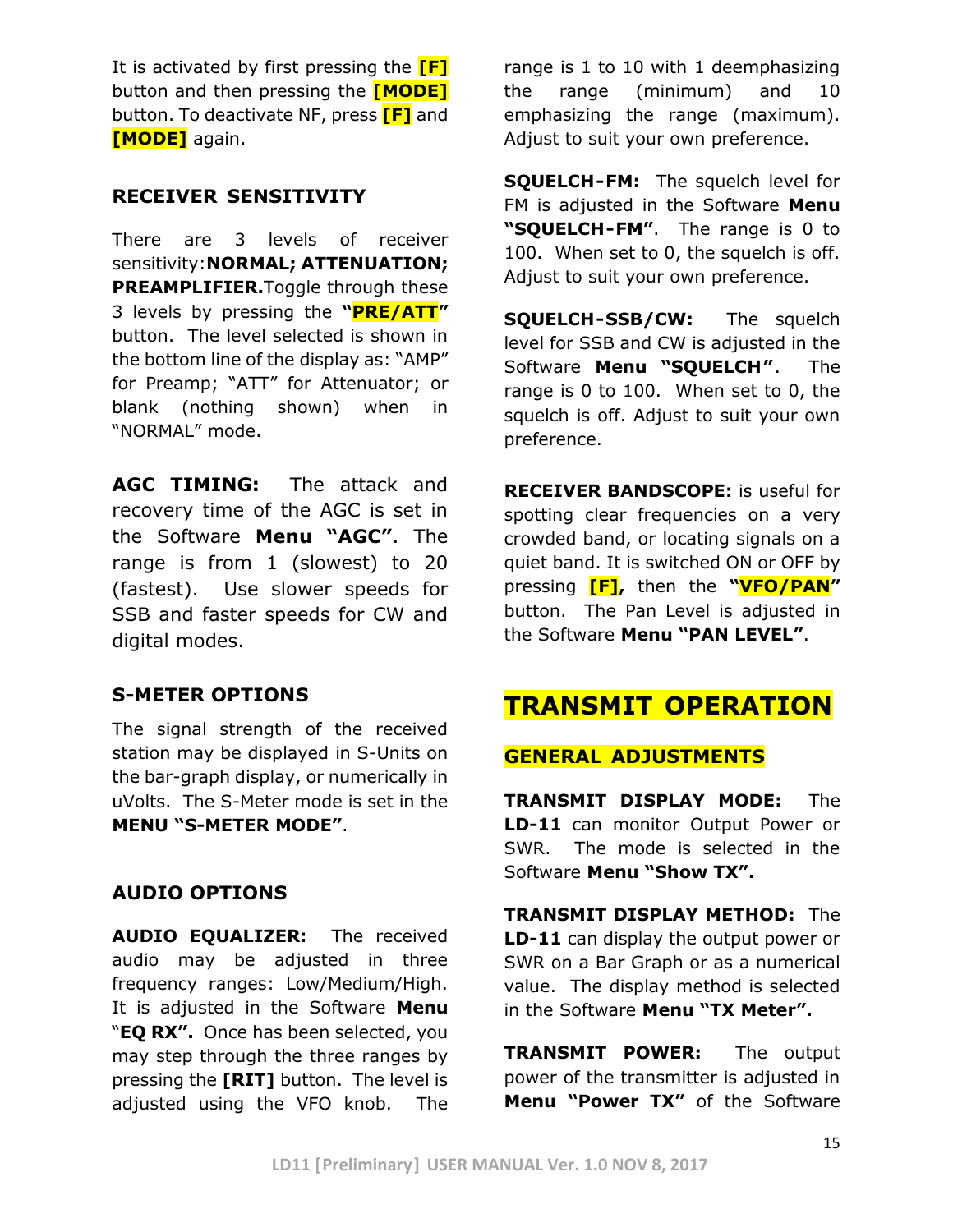Menu. The range is 10 (approx. 1W) to 100 (approx. 6W).

**FOLDBACK PROTECTION:** when the SWR is high, the power is reduced to protect the final amplifier transistors. Above an SWR of 4:1 it reduces the output power to 3 Watts. By 9.8:1 SWR it is reduced to just **0 Watt**.

#### **SPLIT FREQUENCY OPERATION**

The **LD-11** has **SPLIT** frequency capability (i.e. transmit on one frequency and receive on a different frequency). It is very easy to use SPLIT, but it uses a VERY DIFFERENT procedure than most other radios.

#### **SPLIT OPERATION EXAMPLE:**

- **"DX1DX"** is calling CQ on 14**.**150 MHz and requesting callers "UP 5".
- You are receiving on **VFO-A**.
- **PRESS** THE **[VFO]** BUTTON. The radio switches to **VFO-B**.
- Tune **VFO-B** to 14**.**155 MHz (5 kHz above DX1DX's frequency).
- **PRESS** THE **[VFO]** BUTTON again to return to **VFO-A**. The radio is now setup for SPLIT but not yet operating in SPLIT mode.
- Now **PRESS** the **[RIT]** BUTTON as if you were normally turning on RIT. You notice the "**\***" appear in the top right of the display.

#### **DO NOT TURN THE VFO KNOB.**

• IMMEDIATELY **PRESS** THE **[VFO]** BUTTON to switch into **SPLIT** Mode displaying 14**.**155 MHz. **THIS is now the TX frequency.** The TX is locked on this frequency.

- Tuning the VFO knob now only changes the RX frequency. **Tune back to 14.150 MHz and find DX1DX again.-** *cont. on next page*
- Your radio is now working split. Confirm by pushing the Mic's PTT button and watching the display. When you transmit, the frequency switches to 14.155 MHz. When you release the PTT button it returns to RX and 14.150 MHz.

To **EXIT SPLIT**, just push the **[RIT]** button while in RX Mode.

Practice using this feature 2 or 3 times before you need it. You will soon see that although it is different, it is very easy to use!

### **TX AUDIO ADJUSTMENTS:**

**TX AUDIO EQUALIZER:** The TX audio may be tailored with the help of a built in 3-band equalizer: Low, Medium, and High frequencies. It is adjusted under the Software **Menu "EQ TX".** The bands are selected by pressing the RIT button and the level for each range is adjusted with the VFO knob. The range is from 1 (deemphasize) to 10 (maximum emphasis).

**SPEECH COMPRESSOR:** The level of compression is set in the Software **Menu "Compress TX".** The range is from 1 (minimum) to 100 (maximum compression). Setting it to 1 effectively turns it off. In most cases, a level of 30 to 40 is adequate.

Press RIT to toggle to Depth, Level, and back to delay times. Depth and Level may be adjusted from 1 to 7.

Before using this feature on the air, you should experiment with the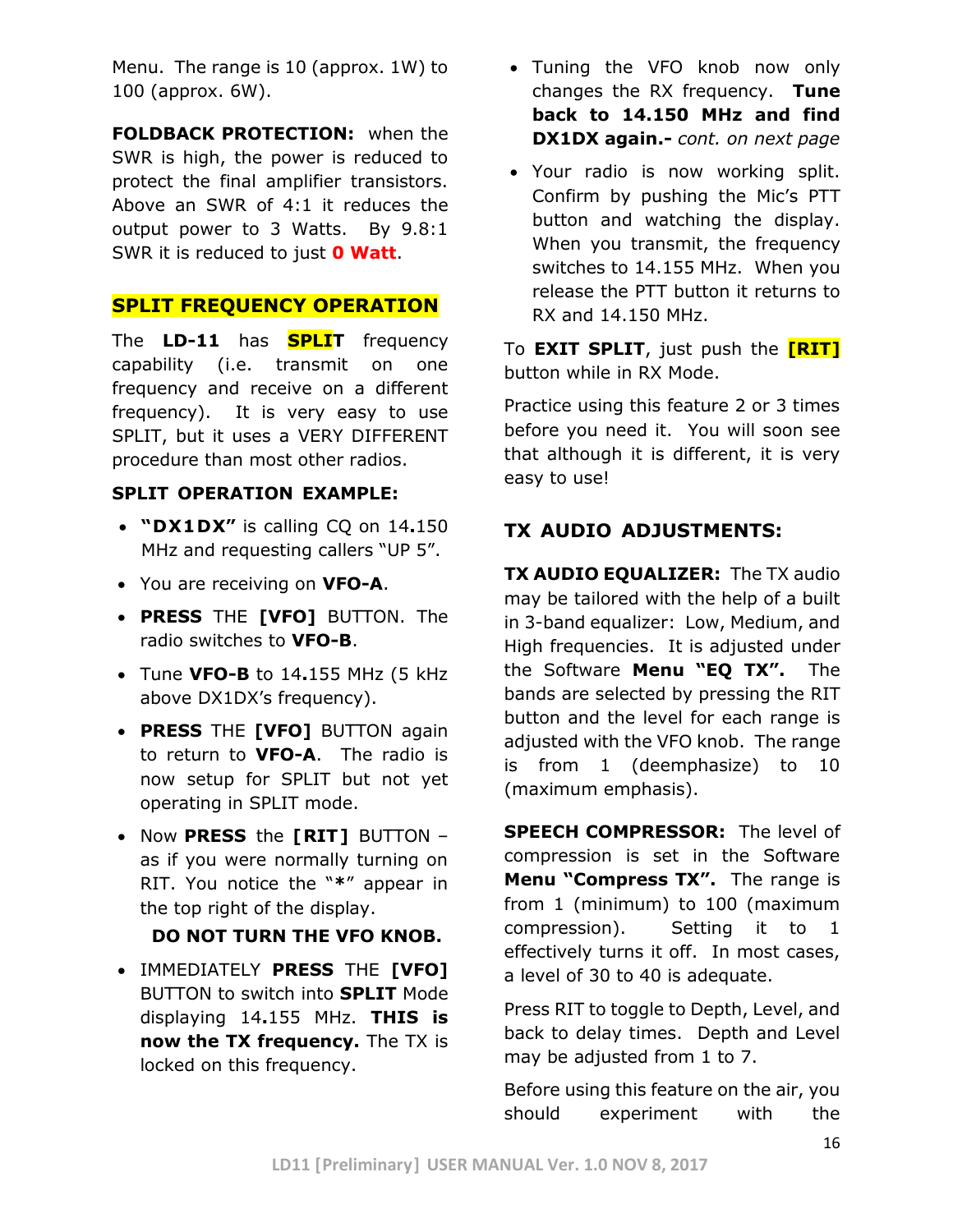adjustments while transmitting into a dummy load and having a friend listen to your signal on a nearby receiver."

#### **TRANSMIT GAIN**

**Mic-Gain** is fixed and optimized for the accompanying hand Mic. There is no adjustment.

**DIGI MODE GAIN** is adjusted in the **Menu "Gain TX DIG".**

**TX MONITOR:** You may monitor your own TX audio in headphones while adjusting the audio settings. This is enabled in the Software **Menu "SSB TX MUTE".** "Enable" mutes (turns off) this feature. "Disable" turns it on.

#### **MODE-SPECIFIC OPERATION**

#### **SINGLE SIDEBAND OPERATION**

For information on adjusting Mic Gain, Audio Equalizer, Speech Processor, and TX Monitor, see OPERATION TRANSMIT – GENERAL ADJUSTMENTS on pages 16 and 17.

**VOX-GAIN:** The level of VOX gain is adjusted in the **Software "Voice VOX Level".** Here you can adjust the sensitivity at which the VOX switches to TX Mode. The range is from 10 (most sensitive) to 100 (least sensitive).

**VOX-DELAY:** The VOX delay or "hang time" is adjusted in the **Software Menu "Voice VOX".**

**BANDSCOPE:** The TX Bandscope works independently of the RX Bandscope turning on the RX scope

does not automatically turn the TX Bandscope. Enable TX Bandscope by depressing the PTT button on the MIC, then press **[F]** and then **"VFO/PAN**".

The Bandscope display remains empty until you speak into the mic.

Adjust Pan Level in **Software Menu "PAN LEVEL"**.

#### **CW OPERATION**

#### **CW MODES**

There are two modes of CW operation, **Normal (CW)** and **Reverse (CWR).** There is no agreed standard on which mode to use. In some cases where there is strong QRM from one side, you will get better reception by switching to the opposite mode. The CW Mode is selected in the **Software Menu "Reverse CW Key".**

#### **SIDETONE LEVEL**

The side tone level adjustment is a mechanical adjustment. The level is adjusted using a small screw driver through a hole on the left side panel. See "Side Panel Connections" (and adjustments) on page 10.

**The LD-11** has several features for CW Mode**.** In order to enable transmitting in CW, you must select a delay time in **Software Menu "CW VOX"**. Default is "Disabled." The minimum delay is 100 ms. The maximum is 5 seconds.

When using the radio with an external amplifier, 100 ms is OK with many newer amps. When using with amps that have a slow open-frame T/R relay (i.e. most Ameritron amplifiers), you will need 200 or 300 ms to prevent the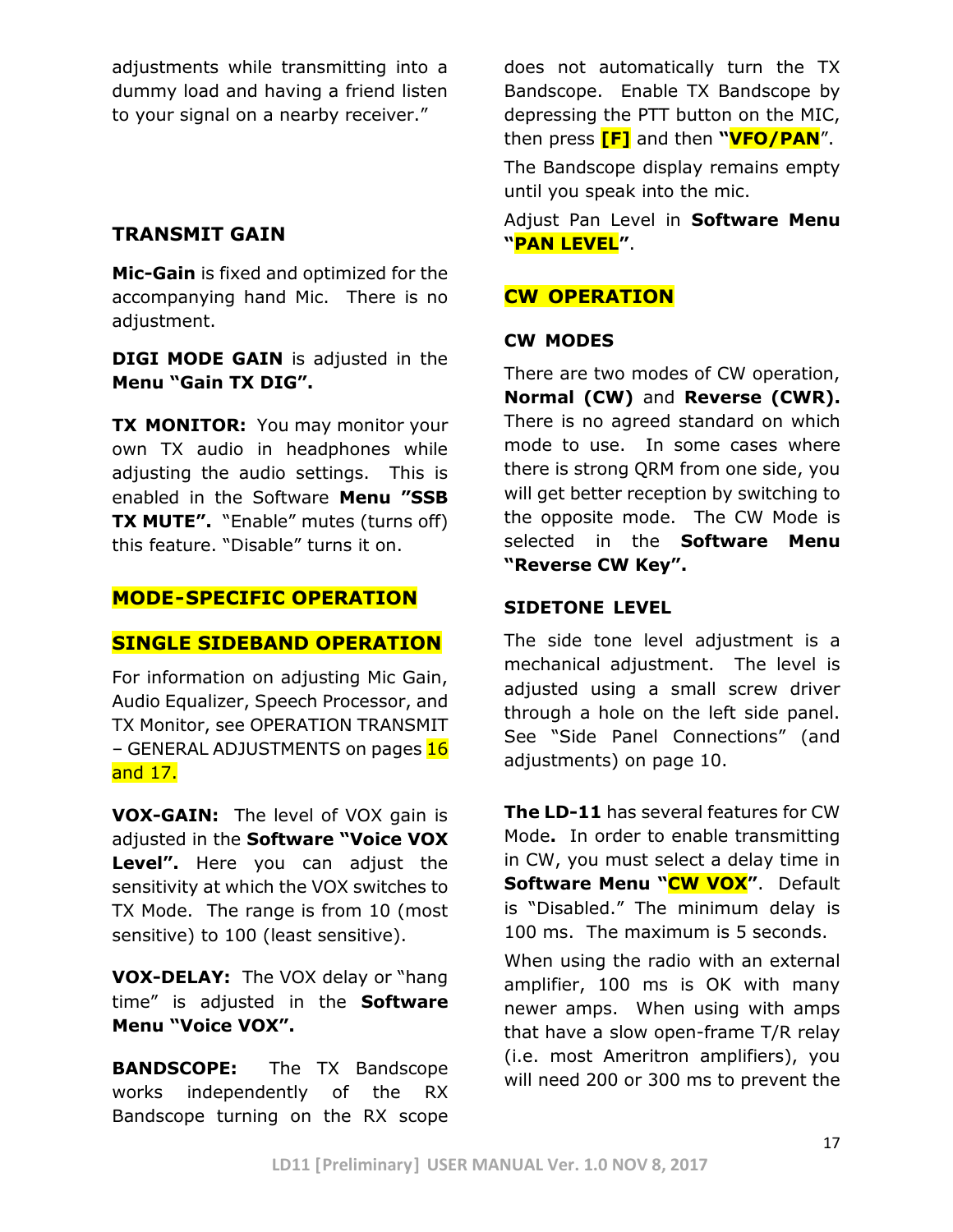amp's slow T/R relay from trying to follow the keying with every dit or dah.

**CW-PITCH:** The CW Pitch control sets the frequency of the center of the bandpass of the filters; thus it defines the frequency which will sound the loudest when tuning across CW stations. When you adjust the CW Pitch, it automatically adjusts the transmit offset frequency such that you will be zero-beat with the other station when you are listening to a tone with the pitch you set.

**EXAMPLE:** If you set the Pitch for 700 Hz and listen to a 700 Hz tone, you will be zero beat. If you listen at 600 Hz, you will be 100 Hz off frequency.

**CW KEY SELECTION:** The **LD-11** will operate with a simple straight key, external keyer, or using its own built-in iambic keyer.

For operation with a **straight key**, wire the 3.5mm Phone plug as shown on page 10 on the left (KEY).

For operation with an **external keyer**, connect the keying line using a 3.5mm Phone plug wired just like the straight key.

For operation with the **built-in iambic keyer**, wire the paddle as shown on page 10 on the left (PAD).

#### **BUILT-IN IAMBIC KEYER:**

The built-in keyer has several Software Menu adjustments:

• **Iambic Mode** Toggles the built-in keyer between Mode A and Mode B. **In Mode A** when releasing the paddle, the keyer completes the element being sent. **In Mode B** the keyer sends an additional element opposite to the one being sent when the paddle was released. Different users have different preferences. If you are not already familiar with Mode B, you should select Mode A.

- **CW** [Keying] **Speed -** Adjusts keying speed of the keyer between 5 and 50 wpm. The change takes place after you exit the Menu Mode.
- **Weight –**This adjusts the dot-todash ratio. Default is 3:1. Other selections are: 2:1, 2.5:1, 3:1, 3.5:1, 4:1, and 4.5:1.
- **Reverse CW Key –**This feature enables the operator to quickly reverse the dit and dah sides of the paddle. This is convenient when one OP is left-handed and the other OP is right-handed.

#### **DIGI MODES OPERATION**

Most modern DIGI Modes should be run with the radio set to DIGI MODES. Defining how to set up DIGI Modes is beyond the scope of this manual. In general The only adjustment is the TX audio gain which is adjustable in **Software Menu "Gain TX DIGI".**

#### **AM/FM MODE OPERATION**

In order to operate AM or FM Mode, you must first enable AM/FM Mode in the **Software Menu "AM/FM MODE"**.

Use same speech adjustments in AM or FM Mode as described in SINGLE SIDEBAND Mode.

#### **Do not use the Speech Compressor in FM Mode.**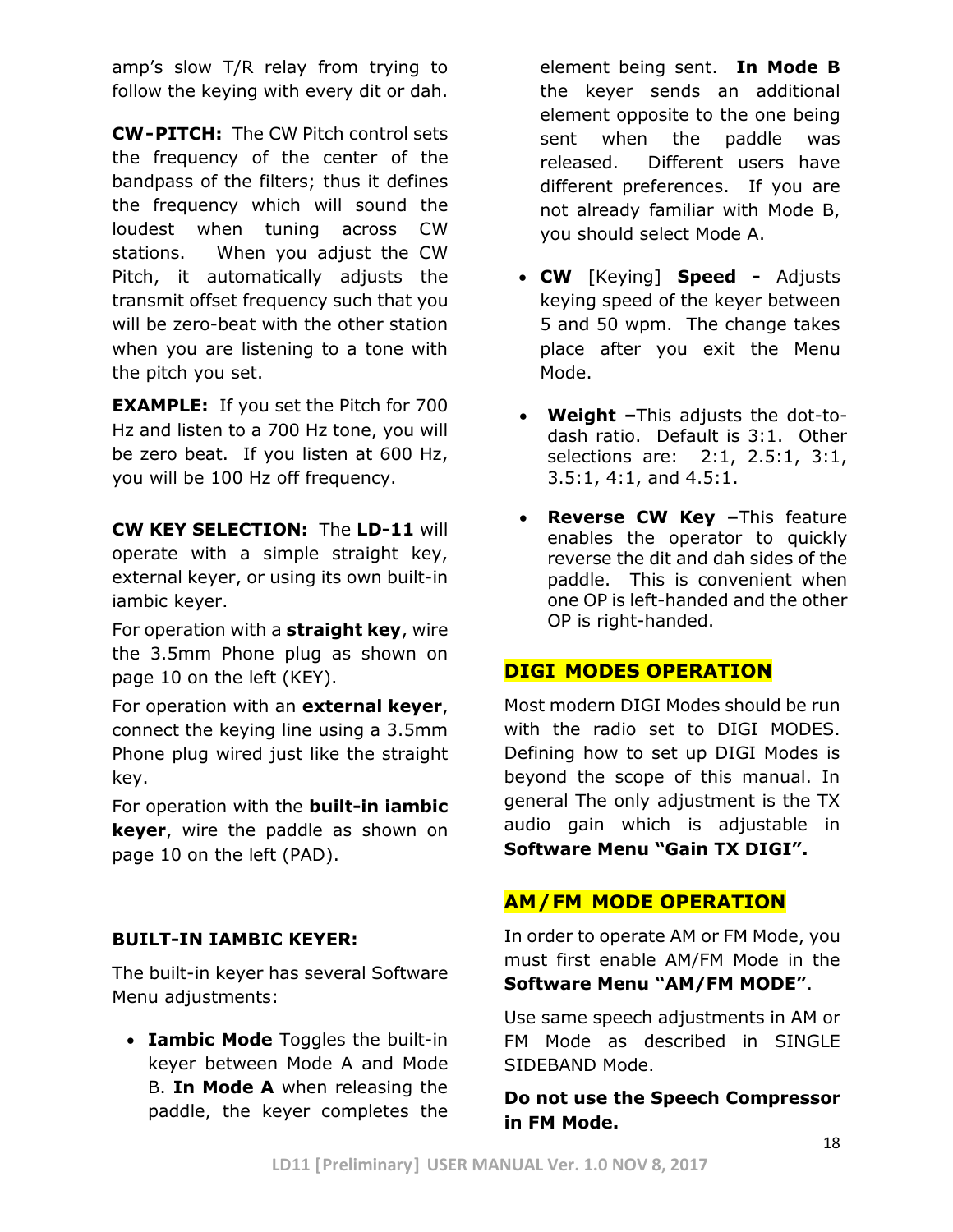## **MENU MODE SETTINGS**

Menu Mode in **LD-11** is entered or exited simply by pressing the MENU button (the top right button) on the front panel. Here you can change the settings of many of the radio's features and in most cases, monitor the changes as you are making them.

| Nr.            | <b>MENU</b>                                                                                                                                                                                                                                                   | <b>DESCRIPTION</b>                                                                                                                                                                                                                 |  |  |  |
|----------------|---------------------------------------------------------------------------------------------------------------------------------------------------------------------------------------------------------------------------------------------------------------|------------------------------------------------------------------------------------------------------------------------------------------------------------------------------------------------------------------------------------|--|--|--|
| 1              | <b>AGC RX</b>                                                                                                                                                                                                                                                 | Adjusts the recovery speed of the receiver's AGC,<br>from 1 (slowest) to 20 (fastest). Use slower speeds<br>for SSB and faster speeds for CW. Set to preferred<br>position for each mode. Default: 2Hz in CW and 800<br>Hz in SSB. |  |  |  |
| $\overline{2}$ | Adjusts the frequency of the sidetone. When you<br>set this to your preferred frequency, the CW Offset<br><b>Pitch CW</b><br>automatically adjusts to this frequency, assuring you<br>are always zero beat when listening to this tone.<br>Default is 720 Hz. |                                                                                                                                                                                                                                    |  |  |  |
| 3              | <b>CW Speed</b>                                                                                                                                                                                                                                               | Adjusts the keying speed of the built-in keyer from 5<br>to 60 wpm. Changes take effect when you exit<br>menu.                                                                                                                     |  |  |  |
| 4              | <b>Weight CW Key</b>                                                                                                                                                                                                                                          | Adjusts the dot to dash ratio. Selections: 2:1,<br>2.5:1, 3:1, 3.5:1, 4:1, 4.5:1. Default is 3:1.                                                                                                                                  |  |  |  |
| 5              | Controls the break-in delay (the time between<br>keying the first dit and when RF leaves the<br><b>CW VOX</b><br>transceiver). Adjustable in steps of 100 ms from<br>100 to 5 seconds. When disabled, the radio does not<br>transmit when the key is pushed.  |                                                                                                                                                                                                                                    |  |  |  |
| 6              | Swaps sides for the dot and dash. Enables quick<br>reversing of the key for swapping between right-<br><b>Reverse CW Key</b><br>handed and left-handed operators. Set to preferred<br>position.                                                               |                                                                                                                                                                                                                                    |  |  |  |
| 7              | <b>Type CW Key</b>                                                                                                                                                                                                                                            | Simple = Straight Key; Auto = Paddle                                                                                                                                                                                               |  |  |  |
| 8              | Toggles the built in keyer between iambic mode A<br><b>Iambic Mode</b><br>and jambic mode B.                                                                                                                                                                  |                                                                                                                                                                                                                                    |  |  |  |
| 9              | <b>Notch Filter</b>                                                                                                                                                                                                                                           | 6 to 40db                                                                                                                                                                                                                          |  |  |  |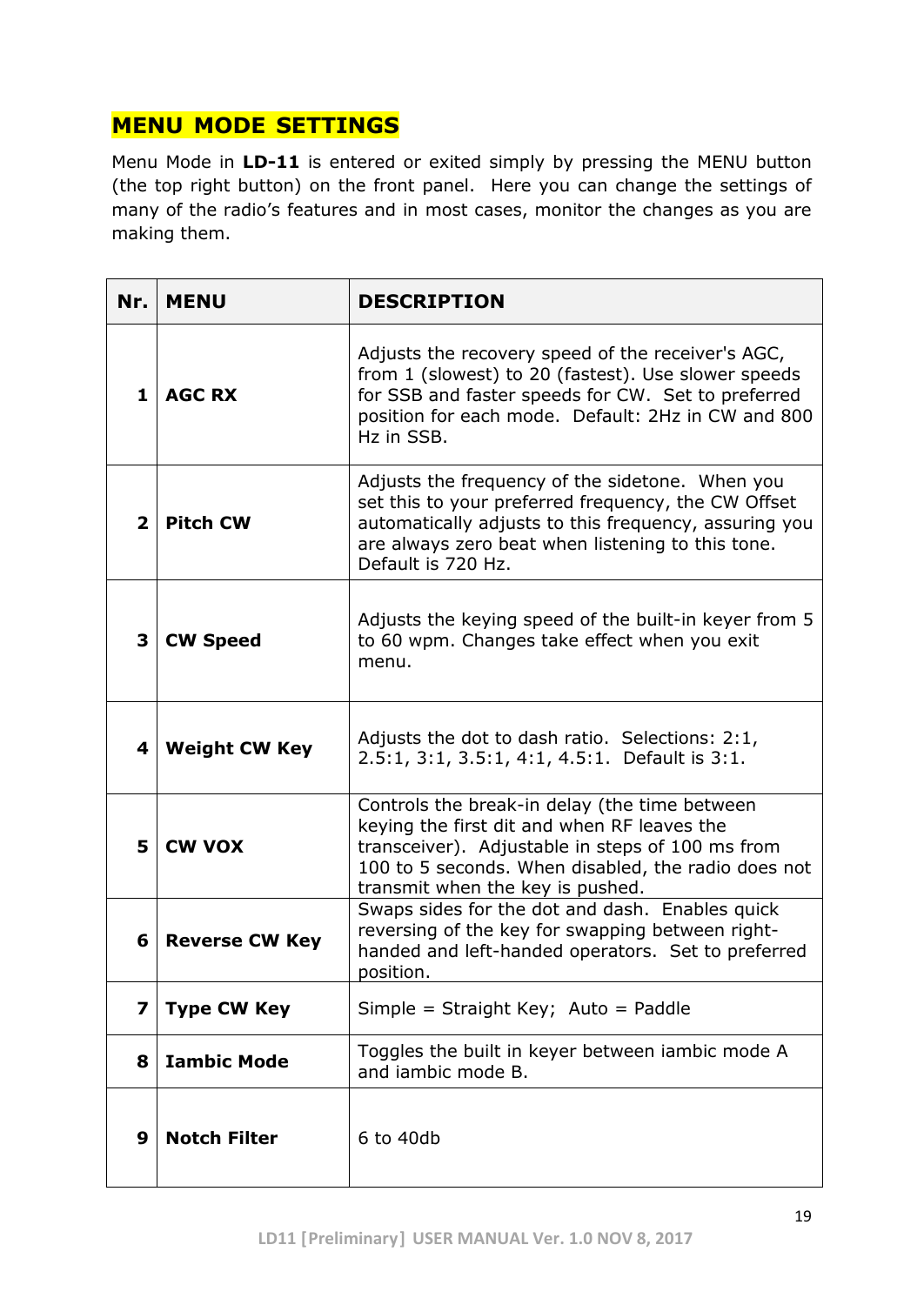| 10                                             | <b>Noise Blanker</b>                                                                                                                                             | When the noise blanker (NB) is activated by pushing<br>"F" + "DOWN/NB", this adjusts the blanking. 4 is<br>maximum blanking and 12 is minimum blanking.<br>Set this value as high as possible while blanking is<br>still effective. This minimizes audio distortion. You<br>can listen to the changes in real-time as you adjust. |  |  |  |
|------------------------------------------------|------------------------------------------------------------------------------------------------------------------------------------------------------------------|-----------------------------------------------------------------------------------------------------------------------------------------------------------------------------------------------------------------------------------------------------------------------------------------------------------------------------------|--|--|--|
| 11                                             | <b>Noise Reduction</b>                                                                                                                                           | Range 1 to 100. 1 is the lowest and 100 is the<br>highest. When NR is activated while adjusting this<br>value, you can hear the effect as you adjust. Use<br>lowest level necessary in order to minimize audio<br>distortion.                                                                                                     |  |  |  |
| 12                                             | <b>S-Meter Mode</b>                                                                                                                                              | This toggles the S-Meter between Bar Graph and uV<br>readout.                                                                                                                                                                                                                                                                     |  |  |  |
| 13                                             | <b>TX Meter</b>                                                                                                                                                  | Toggles readout between 'Bar Graph' and 'Output<br>Power' displayed in Watts.                                                                                                                                                                                                                                                     |  |  |  |
| 14                                             | <b>Show TX</b><br>Toggles readout between SWR and Output Power                                                                                                   |                                                                                                                                                                                                                                                                                                                                   |  |  |  |
| 15                                             | <b>Power TX</b>                                                                                                                                                  | Adjusts 'Output Power' from 10 to 100. 10 is<br>approx. 1W and 100 is approx. 5W.                                                                                                                                                                                                                                                 |  |  |  |
| 16                                             | <b>LED Mode</b>                                                                                                                                                  | Toggles display's LED backlight between 2 positions:<br>'FOREVER' (always on) and 'AUTO' (on for 3 seconds<br>each time a front panel control is adjusted). When<br>light is off, it saves 40mA of current drain.                                                                                                                 |  |  |  |
| 17<br><b>SSB TX MUTE</b><br>useful for setting |                                                                                                                                                                  | The SSB TX 'Monitor' is enabled or disabled with this<br>adjustment. "Enable" mutes this function. Also                                                                                                                                                                                                                           |  |  |  |
|                                                | Adjusts TX Speech Processor from 1 (minimum<br>compression) to 100 (maximum compression). In<br>18  <br><b>Compress IX</b><br>most cases, 30 to 40% is adequate. |                                                                                                                                                                                                                                                                                                                                   |  |  |  |
| 19                                             | <b>Voice VOX</b>                                                                                                                                                 | (VOX DELAY) Select DISABLE (turns VOX OFF) or<br>adjust delay from 100 ms to 5 sec. in steps of 100<br>ms.                                                                                                                                                                                                                        |  |  |  |
| 20                                             | <b>Voice VOX Level</b>                                                                                                                                           | Adjusts the VOX Gain (sensitivity) in SSB Mode from<br>10 (most sensitive) to 100 (least sensitive). For the<br>original hand mic, use "80".                                                                                                                                                                                      |  |  |  |
| 21                                             | EQ TX                                                                                                                                                            | Adjusts TX Audio Equalizer in 3 ranges, 'LOW'<br>Frequencies, 'MEDium' Frequencies, and 'HIGH'<br>Frequencies in steps from 1 (deemphasize) to 10<br>(maximum emphasis). Toggle between the 3 ranges<br>by pressing the RIT/XIT button on the front panel.                                                                        |  |  |  |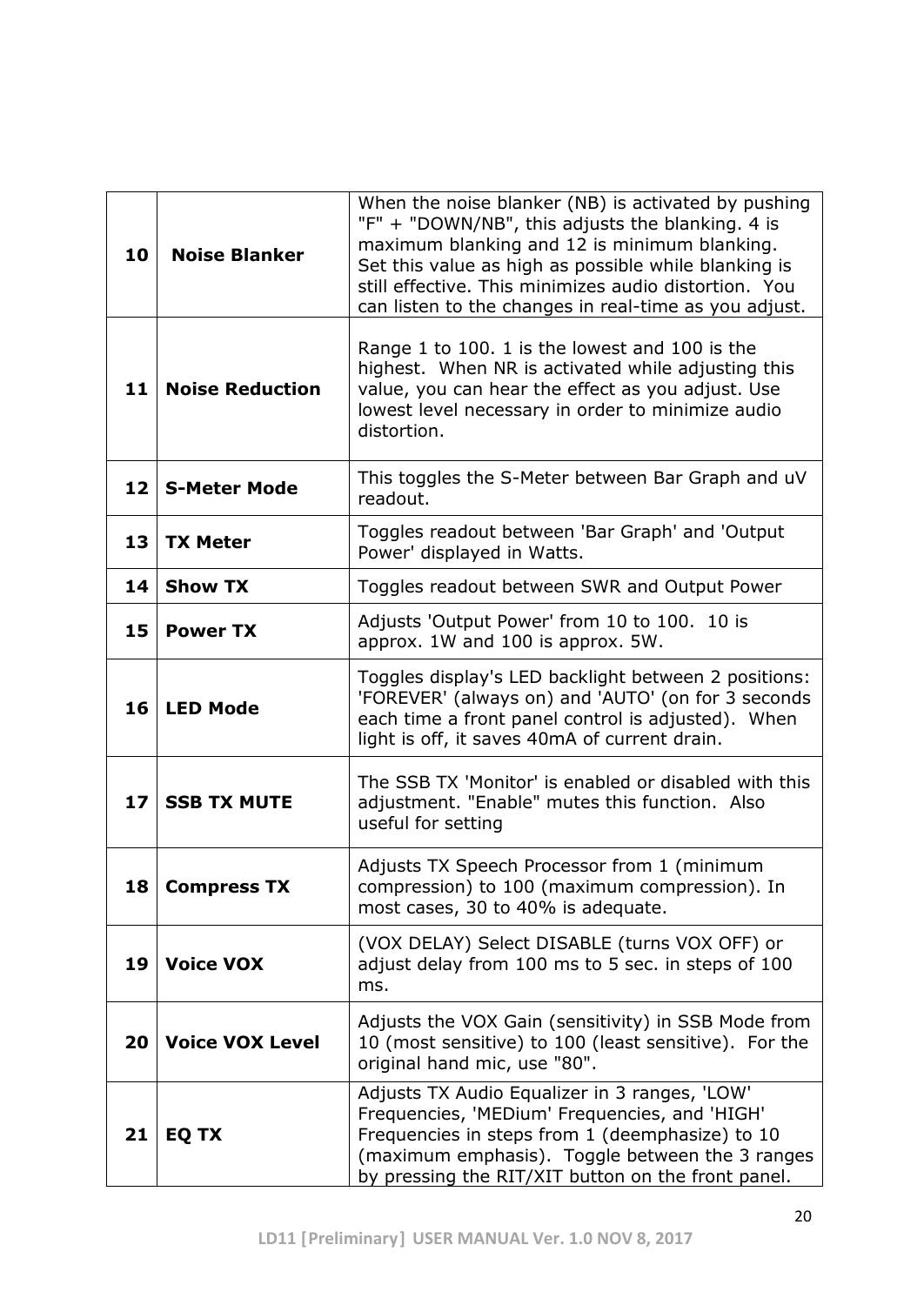| 22 | <b>EQ RX</b>                                                                                                                                                                                                                                                                                     | Adjusts RX Audio Equalizer in 3 ranges, 'LOW'<br>Frequencies, 'MEDium' Frequencies, and 'HIGH'<br>Frequencies in steps from 1 (deemphasize) to 10<br>(maximum emphasis). Toggle between the 3 ranges<br>by pressing the RIT/XIT button on the front panel. |  |  |  |
|----|--------------------------------------------------------------------------------------------------------------------------------------------------------------------------------------------------------------------------------------------------------------------------------------------------|------------------------------------------------------------------------------------------------------------------------------------------------------------------------------------------------------------------------------------------------------------|--|--|--|
| 23 | <b>Squelch</b>                                                                                                                                                                                                                                                                                   | Adjusts SSB/CW the squelch sensitivity level for all<br>modes except FM from 0 to 100. When set to 0, the<br>squelch is essentially turned off.                                                                                                            |  |  |  |
| 24 | <b>Squelch FM</b>                                                                                                                                                                                                                                                                                | Adjusts the squelch sensitivity level for FM mode<br>from 0 to 100. When set to 0, the squelch is<br>essentially turned off.                                                                                                                               |  |  |  |
| 25 | Adjusts the transmitter's 'AF Gain' in Digi Modes.<br><b>Gain TX DIGI</b><br>Level 1.0 to 9.8.                                                                                                                                                                                                   |                                                                                                                                                                                                                                                            |  |  |  |
| 26 | Enables or disables display and selection of these<br>two modes. When enabled, the mode button togles<br>through ALL modes. When disabled the mode<br><b>AM/FM Mode</b><br>switch toggles through SSB, CW and DIGI modes<br>(only). This is individually adjustable and stored for<br>each band. |                                                                                                                                                                                                                                                            |  |  |  |
| 27 | <b>Pan Level</b>                                                                                                                                                                                                                                                                                 | Adjusts the 'Gain Level' of the Pan Adapter from 0 to<br>$30.30 = 60dB.$                                                                                                                                                                                   |  |  |  |
|    |                                                                                                                                                                                                                                                                                                  |                                                                                                                                                                                                                                                            |  |  |  |

## **SOFTWARE MENU QUICK GUIDE**

|                         | <b>AGC</b>            | 11 | <b>Noise Reduction</b> | 21 | EQ TX                 |
|-------------------------|-----------------------|----|------------------------|----|-----------------------|
| $\overline{\mathbf{2}}$ | <b>Pitch CW</b>       | 12 | <b>S-meter Mode</b>    | 22 | <b>EQ RX</b>          |
| 3                       | <b>CW Speed</b>       | 13 | <b>TX Meter</b>        | 23 | <b>Squelch SSB/CW</b> |
| 4                       | <b>Weight CW Key</b>  | 14 | <b>Show TX</b>         | 24 | <b>Squelch FM</b>     |
| 5                       | <b>CW VOX</b>         | 15 | <b>Power TX</b>        | 25 | <b>Gain TX DIG</b>    |
| 6                       | <b>Reverse CW Key</b> | 16 | <b>LED Mode</b>        | 26 | <b>AM/FM Mode</b>     |
| $\boldsymbol{7}$        | <b>Type CW Key</b>    | 17 | <b>SSB TX MUTE</b>     | 27 | <b>Pan Level</b>      |
| 8                       | <b>Iambic mode</b>    | 18 | <b>Compress TX</b>     |    |                       |
| 9                       | <b>Notch Filter</b>   | 19 | <b>Voice Vox</b>       |    |                       |
| 10                      | <b>Noise Blanker</b>  | 20 | <b>Voice Vox Level</b> |    |                       |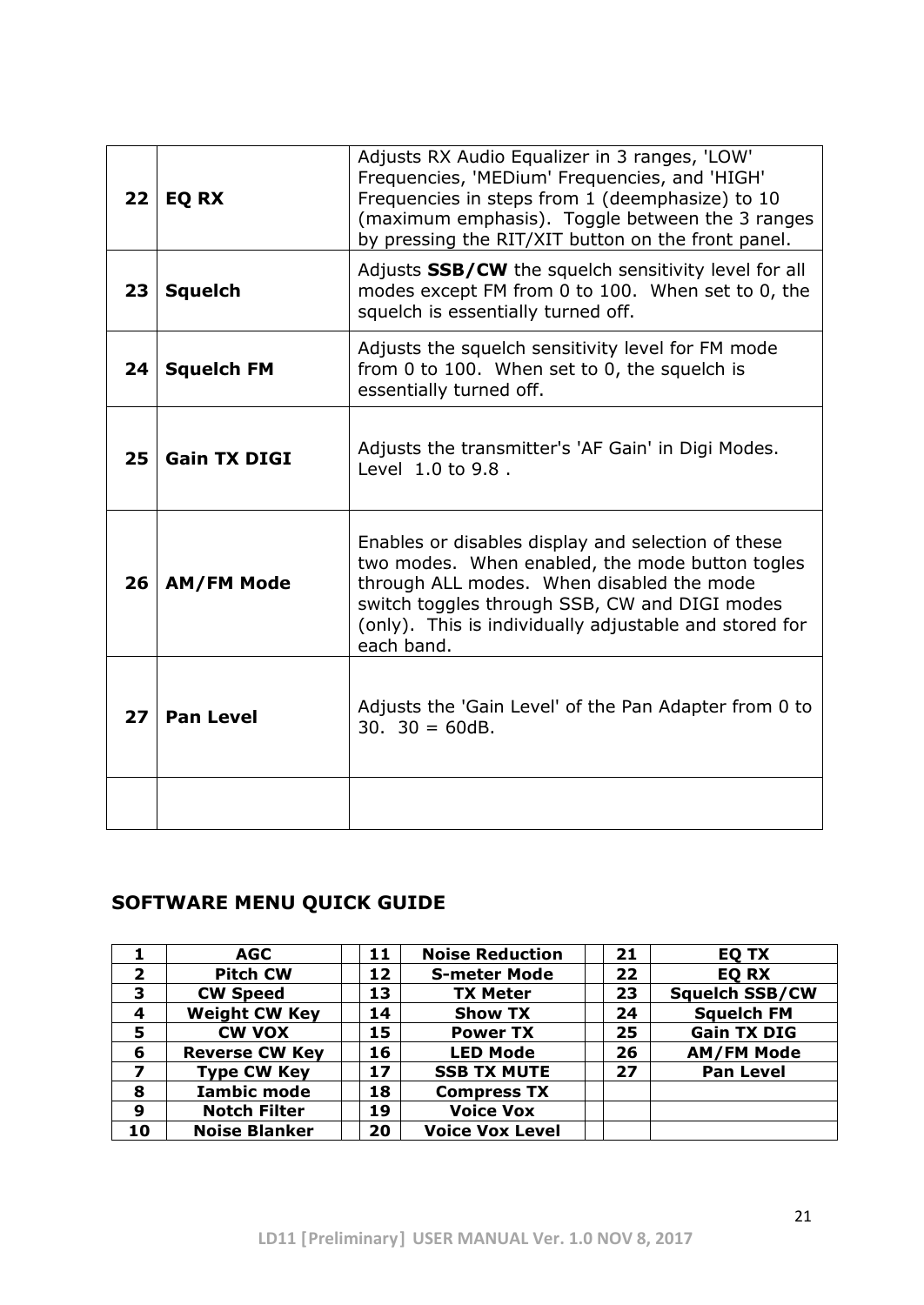#### **===============================================**

## **SERVICE MODE**

#### **Use the accompanying description, which is step-by-step**

### **for setting up in service mode**

**OR**

## **Please contact LNR Precision, Inc. BEFORE entering Service Mode**

**===============================================**

**SERVICE MODE** is a special maintenance mode where additional parameters may be adjusted. It is used for presetting general and unit-specific values of the radio.

## **WARNING:**

**Entering Service Mode resets MOST SETTINGS to their DEFAULT VALUES.**

(Except for TX IQ, RX IQ and Synthesizer Calibration).

**DO NOT TOUCH ANTHING in here unless you are 100% sure that you know what you are doing. Otherwise you may easily kill the radio's performance.**

**WARNING: WHEN IN SERVICE MODE, NEVER CHANGE THE VALUES OF "RX IQ" / "TX IQ" / "VFO" / "IF DSP" THEY ARE PRE-SET AT THE FACTORY FOR EACH INDIVUAL RADIO.**

### **To Enable Entry to the Service Mode:**

- Turn the radio **OFF**.
- Press and hold the **[F]** button, then power the radio **ON**.
- After the Aerial-51 logo appears on the screen, release the **[F]** button.
- You are now in Service Mode and may access the Service Mode Menu.

### **Functions of the Radio with Entry to Service Mode Enabled:**

- **Do Nothing:** Normal Operation
- **Press [Menu]:** enters normal Menu Mode (just like normal operation)
- **Press [F] and then [Menu]:** Enters Service Mode
- **To EXIT Service mode, TURN RADIO OFF.** Restart radio as normal.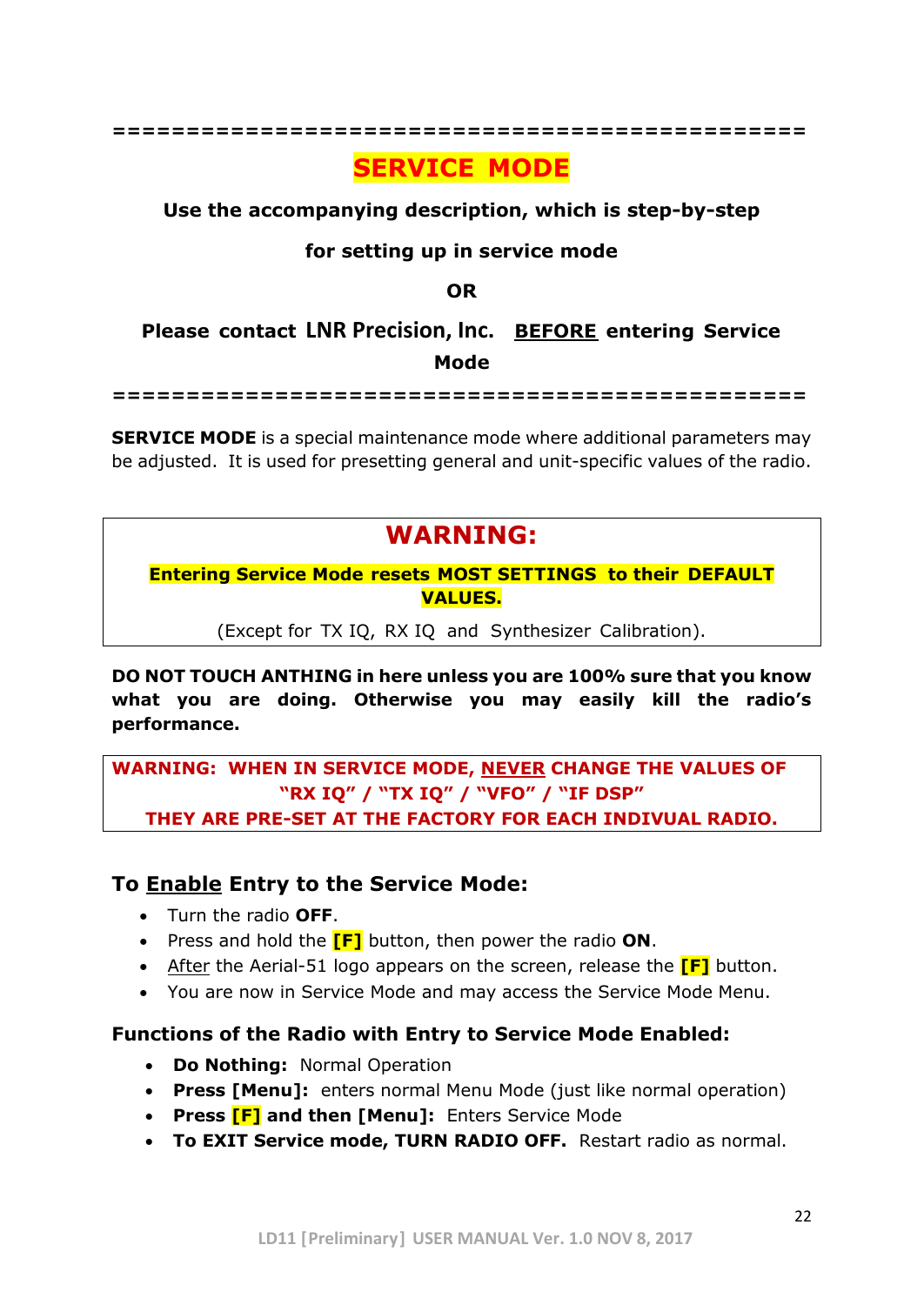## ALWAYS EXIT SERVICE MODE AS SOON AS YOU HAVE FINISHED MAKING CHANGES TO THE MENU ITEMS.

This helps avoid making accidental changes to menu items.

#### **SERVICE MODE Continued:**

**DO NOT TOUCH ANTHING in here unless you are 100% sure that you know what you are doing. Otherwise you may easily kill the radio's performance.**

Each time you "*ENABLE ENTERING SERVICE MODE"* **(***by pressing [F] while powering on the radio***)** most parameters are automatically reset to their DEFAULT VALUES:

|                                 | $VFO = {12345678}$ (Unit-Specific; <b>DO NOT TOUCH IT!</b> )         |
|---------------------------------|----------------------------------------------------------------------|
| <b>DEFAULT</b><br><b>VALUES</b> | S-METR = $\{xx\}$ (Unit-Specific; <b>DO NOT TOUCH IT!</b> )          |
|                                 | IF DSP = ${5149}$ (firmware-specific value - DON'T<br><b>TOUCH!)</b> |
|                                 | FILTER TX $CW = 100$                                                 |
|                                 | FILTER TX FM $= 9600$                                                |
|                                 | FILTER TX AM $=$ 5590                                                |
|                                 | $VDW = 0$                                                            |
|                                 | CAT - FTDI FT232RL                                                   |

### **BAND-SPECIFIC PARAMETERS**

Several parameters must be set separately for EACH BAND. There are 11 different bands. You must select the band BEFORE entering the Service Menu. You must also exit the Service Mode Menu in order to change bands. When exiting and reentering, don't forget to press **[F]** then **[MENU].** The current BAND is indicated by a number following the name of the menu item. (i.e. Port 3 means Port for BAND 3). The band specific Menu items are shown below with "**#**" to indicate that a band number will be shown. The list below shows you the band number of each band.

| <b>BAND #</b> | $0 = 160$ m | $4 = 30m$ | $8 = 12m$ |  |
|---------------|-------------|-----------|-----------|--|
|               | $1 = 80m$   | $5 = 20m$ | $9 = 10m$ |  |
|               | $2 = 60m$   | $6 = 17m$ | $10 = 6m$ |  |
|               | $3 = 40m$   | $7 = 15m$ |           |  |
|               |             |           |           |  |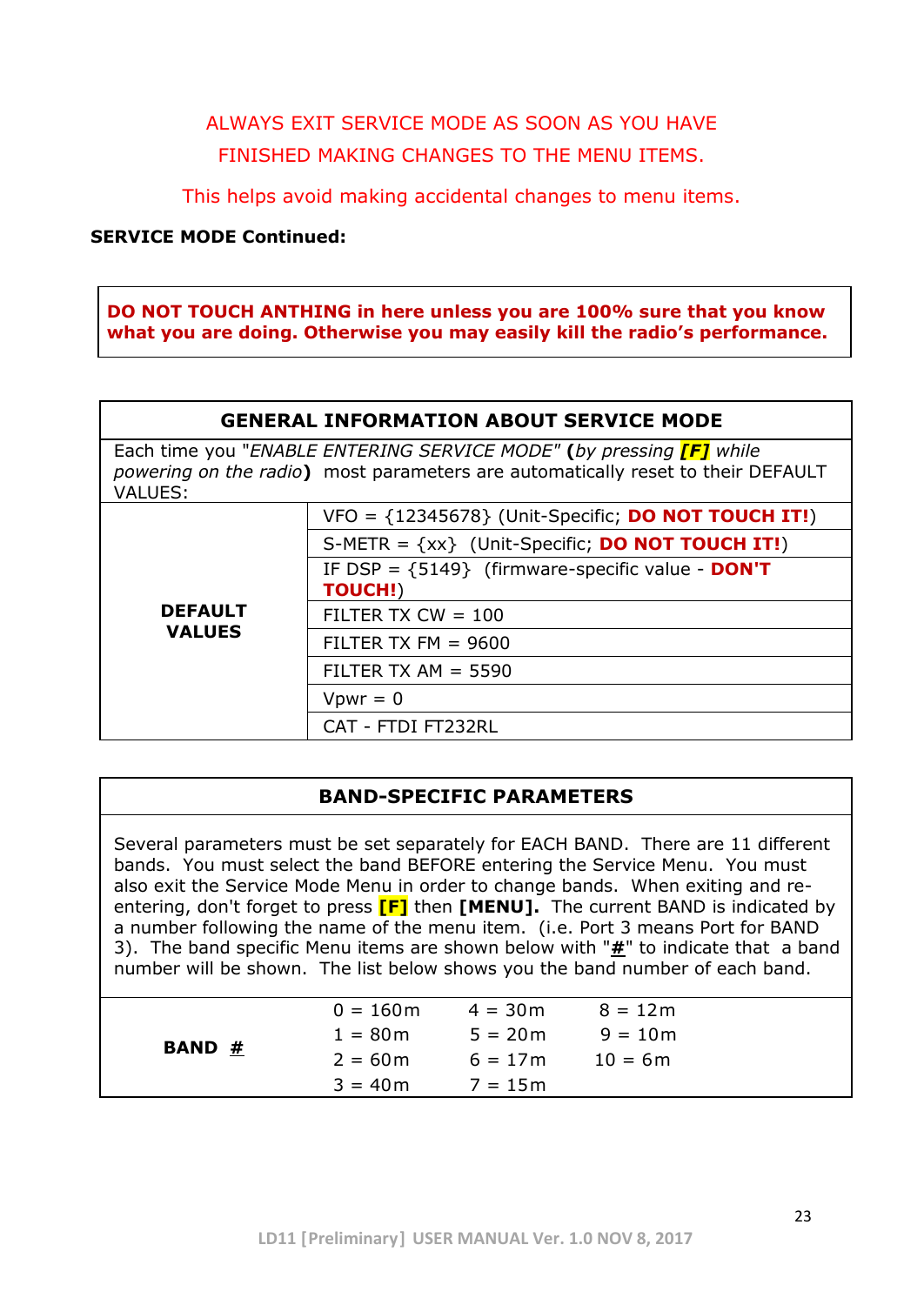| <b>SERVICE MODE</b><br><b>MENU ITEMS</b> | <b>DESCRIPTION / COMMENTS</b>                                                                                                                                                                                                                                                                                                                                                                   |
|------------------------------------------|-------------------------------------------------------------------------------------------------------------------------------------------------------------------------------------------------------------------------------------------------------------------------------------------------------------------------------------------------------------------------------------------------|
| <b>IF DSP</b>                            | Virtual gap frequency from 5006 to 10013 Hz.<br>Recommended to use low-frequency virtual IF. No need to<br>ever change this value. DO NOT TOUCH IT.                                                                                                                                                                                                                                             |
| <b>V PWR</b>                             | Adjustment of displayed voltage                                                                                                                                                                                                                                                                                                                                                                 |
| <b>REF VFO</b>                           | For correcting the VFO frequency. This parameter is unit-<br>specific for each radio. DO NOT TOUCH IT.                                                                                                                                                                                                                                                                                          |
| <b>MULT VFO #</b>                        | Divider VFO. DO NOT TOUCH IT.                                                                                                                                                                                                                                                                                                                                                                   |
| <b>BEGIN FREQUENCY</b><br>#              | Sets low end starting frequency for each band. Must select<br>band before entering Service Mode Menu. Set the<br>frequency with VFO knob. Note: you must exit Service<br>Menu to change bands, then re-enter Service Menu to set<br>the next band.                                                                                                                                              |
| <b>END FREQUENCY</b><br>#                | Sets the stop frequency for the high end of each band. Must<br>select band before entering Service Mode Menu. Set the<br>frequency with VFO knob. Note: you must exit Service<br>Menu to change bands, then re-enter Service Menu to set<br>the next band.                                                                                                                                      |
| PORT #                                   | (Band Ports) These port settings tell the radio which<br>bandpass filter and low-pass filter to use for each band.<br><b>DO NOT TOUCH IT.</b>                                                                                                                                                                                                                                                   |
| <b>S METER</b>                           | Used for calibrating S-Meter Range. DO NOT TOUCH IT.                                                                                                                                                                                                                                                                                                                                            |
| RX IQ $#$                                | Setting the mirror channel correcting the phase and<br>amplitude of IQ for each band separately on RX - minimum<br>reading - has two modes- fast and slow for quick setting<br>and fine - switched with STEP. DO NOT TOUCH IT.                                                                                                                                                                  |
| <b>FILTER SSB</b>                        | Enables the adjustment of the high and low cut-off<br>frequency for each of the first three SSB filters. The range<br>is 150 Hz to 3600 Hz. Select filter to be adjusted by<br>pressing the "Filter" button. Select high or low frequency<br>with "RIT" button. Change cut-off frequency with the VFO<br>knob. Note: Filter 4 is adjusted within the normal menu<br>mode (not in service mode). |
| <b>FILTER CW</b>                         | Adjusts the bandwidth of the first three CW filters. The<br>range is 50 Hz to 2400 Hz. Change bandwidth by rotating<br>the VFO knob. Pressing the FILTER Button toggles through<br>filters 1, 2, & 3. Note: Filter 4 is adjusted within the normal<br>menu mode (not in service mode).                                                                                                          |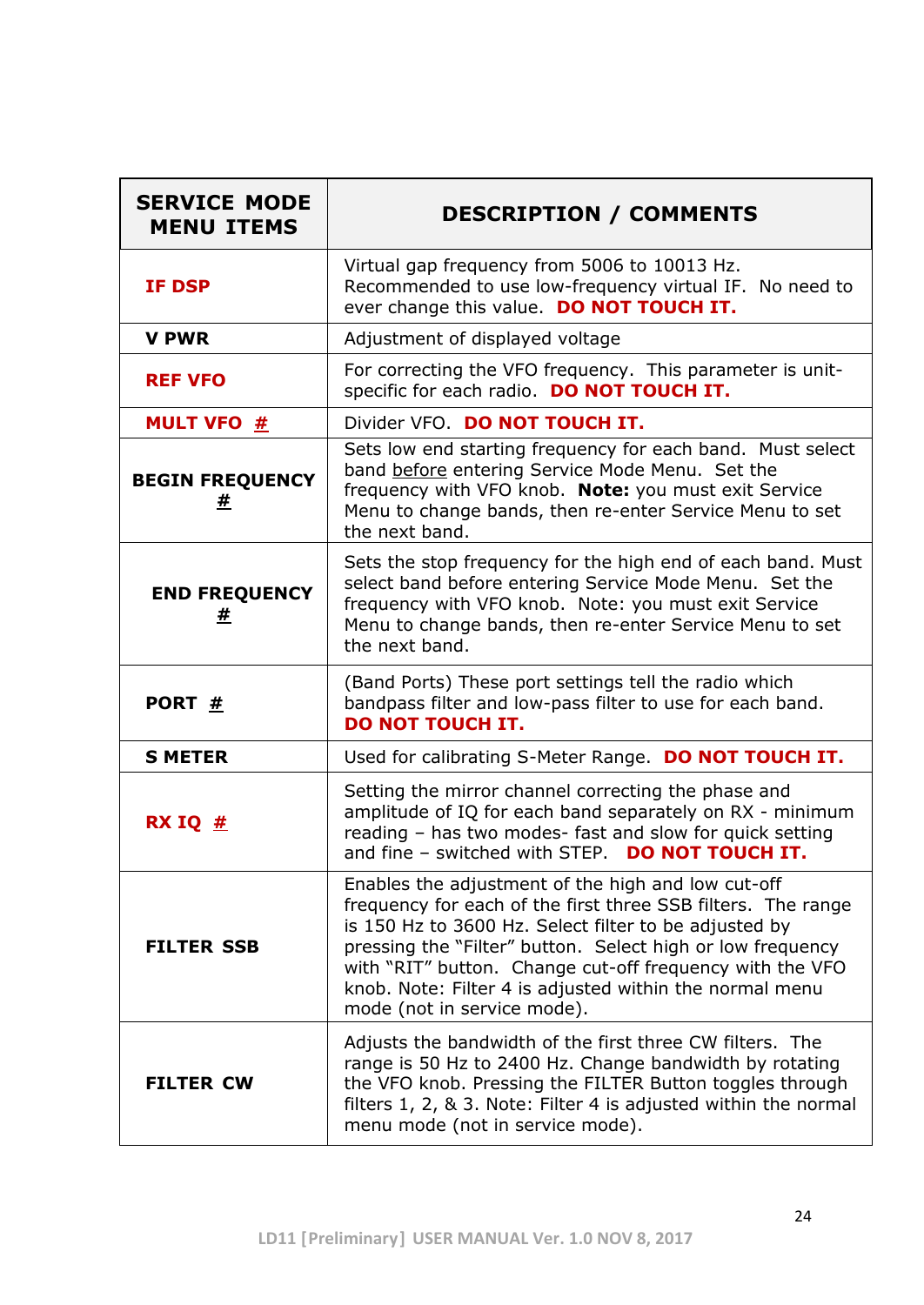#### **SERVICE MODE Continued:**

| <b>AGC DSP</b>                 | (On/Off) AGC should always be set to "ENABLE"                                                                                                                                                                                  |
|--------------------------------|--------------------------------------------------------------------------------------------------------------------------------------------------------------------------------------------------------------------------------|
| <b>SHOW S METER</b>            | <b>Switches S-Meter</b>                                                                                                                                                                                                        |
| <b>FILTER TX SSB</b>           | Adjustment of transmit bandwidth in the SSB mode. Values<br>can be selected from 150 Hz to 3600Hz.                                                                                                                             |
| <b>FILTER TX CW</b>            | Adjustment of transmit bandwidth in the CW mode. Values<br>can be selected from 50 Hz to 1000Hz.                                                                                                                               |
| <b>FILTER TX AM</b>            | Adjustment of transmit bandwidth in the AM mode. Values<br>can be selected from 2000 Hz to 9600Hz.                                                                                                                             |
| <b>FILTER TX FM</b>            | Adjustment of transmit bandwidth in the FM mode. Values<br>can be selected from 2000 Hz to 9600Hz.                                                                                                                             |
| <b>LEVEL TX <math>#</math></b> | {1234} DO NOT TOUCH IT.                                                                                                                                                                                                        |
| <b>POWER TX #</b>              | $\{0\}$ $\{123\}$ DO NOT TOUCH IT.                                                                                                                                                                                             |
| TX IQ $#$                      | Setting the mirror channel correcting the phase and<br>amplitude of IQ for each band separately on TX - minimum<br>reading - has two modes- fast and slow for quick setting<br>and fine - switched with STEP. DO NOT TOUCH IT. |
|                                |                                                                                                                                                                                                                                |
|                                |                                                                                                                                                                                                                                |
|                                |                                                                                                                                                                                                                                |

In the rare event that you manage to blow out some or all of the factory presets, **please contact LNR Precision, Inc**.**.** The general and unique parameters of your specific radio (by serial number) must be re-entered manually. This work takes about one hour.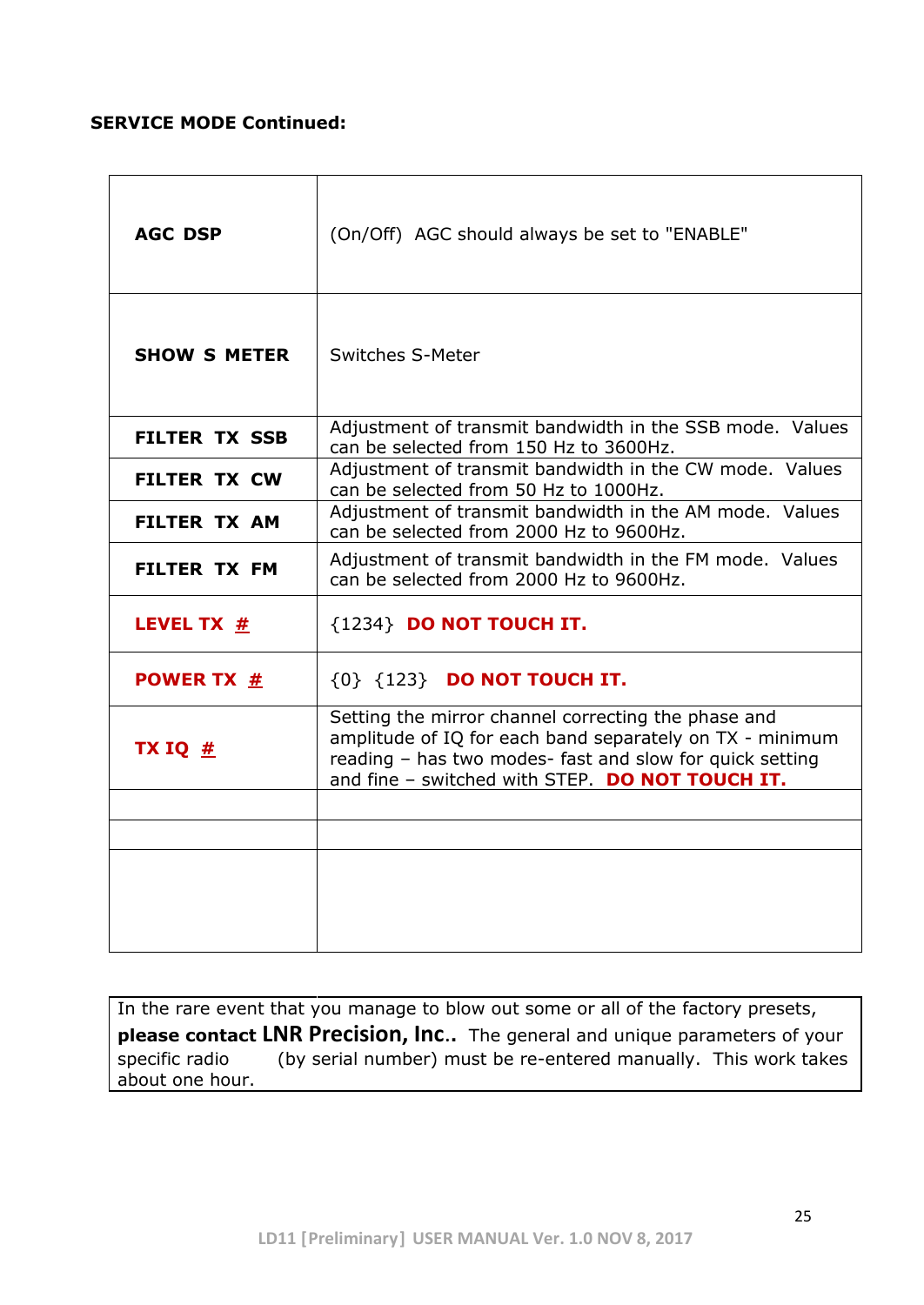### **INDEX**

**A**ccessory Package: 7. ACE: See Notch Filter; 15. AF Gain: 8, 22. AGC: 3, 15, 21. AM: 13, 19, 21. AMP KEY: 3, 5, 10. Antenna: 3, 4, 10, 11. Attenuator: 6, 15. **B**acklight: 4, 6, 12, 21. Band Selection: 12. Bandscope RX: 3, 6, 16, 18. Bandscope TX: 5, 18. **C**AT Cable: 7. CW: 3, 4, 5, 6, 8, 10, 11, 12, 13, 14, 15, 16, **18**, 19, 20, 21. CW Pitch: 13, 14, 18. CW Speed: 20. CW VOX: 10, 18, 20. **D**.C. Power Cable: 7. Digi Mode Gain: 5, 17. Digi Mode: 5, 6, 13, 14, 17, 19, 21, 22. Display: 4, 9, 12, 16. DOWN/NB: 8, 15, 21. **E**qualizer RX: 15, 22. Equalizer TX: 17, 22. **F**ilter: 5, 6, 13, 14. Filter Adjustment: 13. Filter Selection: 13. FM: 4, 5, 6, 13, 16, 19. Foldback Protection: 16. FUNCTION Button: 8.

Fuse: 4, 7. **I**ambic Mode: 5, 19, 20. Introduction: 3. **K**ey Type Selection: 18. Keyer: 5, 12, 18, 19, 20. **L**ED Mode: 12, 21. LINE IN/OUT: 3, 4,7, 10, 11. LOCK/TX: 8. LSB: 4, 13. **M**emory: 4, 14. MENU: 8, 9, 20, 21, 22. MENU MODE SETTINGS: 20 21, 22. Mic Gain: 17. Microphone: 7, 10. Mode: 4, 5, 6, 8, 13, 17, 18, 19, 20, 21, 22. Mode Selection: 6, **13**. Monitor:5, **17**, 21. **N**B: See Noise Blanker NF: See Notch Filter Noise Blanker: 6, 8, 11, **15**, 10. Noise Reduction: 8, **15**, 20. Notch Filter: 6, 8, **15.** NR: See Noise Reduction **P**an Level: 16, 18, 22. Pan Adaptor: 9, 22. Power ON/OFF: 8. Preamp: 6, 8, **15**. PTT: 5, **10.** Reverse CW: **18**, 19, 20.

RIT: 9, 11, 12, **13**, 14, 15, 16, 17, 22. RTTY: 14, **19**. **S**idetone: **10**, 18, 20. Sidetone Level: **10**, 18. Smart Valcoder: 11, **20**. S-Meter: 6, **15**, 21. Software Menu Quick Guide: 22. Speaker/SPKR: 4, 10 Specifications: 4,5,6. Speech Compressor: **17**, 19. Speech Processor: 23. SPLIT: **16**, 17. Squelch: 6, **16**, 21. SSB: 5, 6, 13, 14, 15, 16, **17**, 20, 21, 22. **T**able of Contents: 2. Transmit Display Mode: 16 Transmit Power: 16, 21. Tuning Modes: 11. TX Metering: 5. **U**P/NR: 8, 15. USB: 4, 8, 13, 14, 19. **V**FO/VFO Knob: 8, 9, 11, 12, 13, 14, 15, 16, 17, 18, 20. VOX: 5, 10, 17, 18, 20, 22. VOX Delay: **18**, 22. VOX Gain (Level): 17, 22. Weight (CW Keyer): 5, 19, 20. **X**it: **9**, 11, 12, 22.